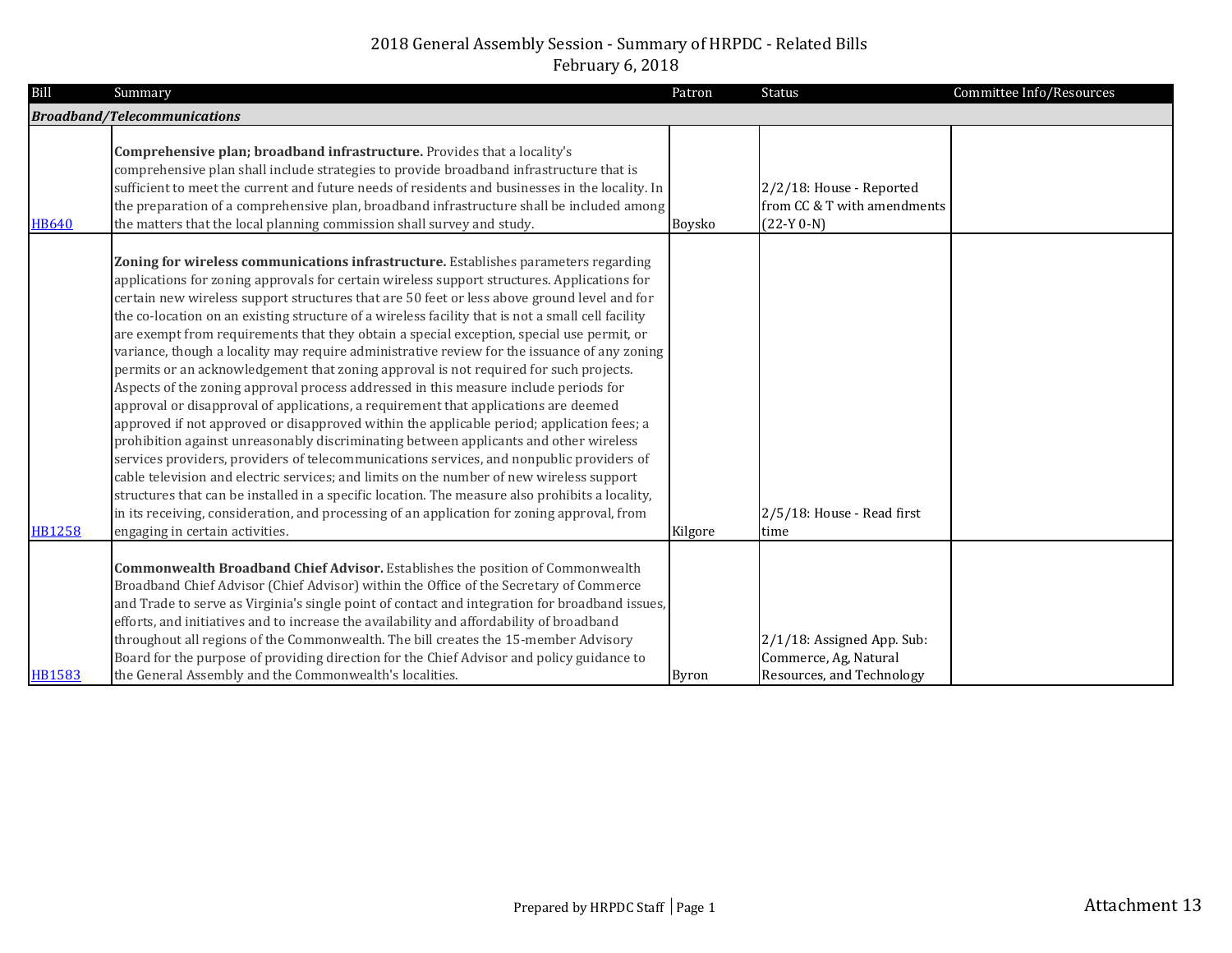|                  | Zoning for Wireless Communications Infrastructure. Establishes limits on the extent to            |          |                                |  |
|------------------|---------------------------------------------------------------------------------------------------|----------|--------------------------------|--|
|                  | which localities may require zoning approvals for certain wireless support structures.            |          |                                |  |
|                  | Certain new wireless support structures inside a right-of-way that are 50 feet or less above      |          |                                |  |
|                  | ground level, designed to support small cell equipment, not in a historic district, and not       |          |                                |  |
|                  | more than 10 feet tallest existing utility pole within 500 feet in the same right of way, are     |          |                                |  |
|                  | exempted from requirements that they obtain a special exception, special use permit, or           |          |                                |  |
|                  | variance. Aspects of the zoning approval process addressed in this measure include periods        |          |                                |  |
|                  | for approval or disapproval of applications; a requirement that applications are deemed           |          |                                |  |
|                  |                                                                                                   |          |                                |  |
|                  | approved if not approved or disapproved within the applicable period; application fees; a         |          |                                |  |
|                  | prohibition against unreasonably discrimination; and limits on the number of new wireless         |          |                                |  |
|                  | support structures. The measure also prohibits localities from adopting a moratorium on           |          |                                |  |
|                  | considering zoning applications submitted by wireless service providers and wireless              |          |                                |  |
|                  | infrastructure providers.                                                                         |          | 2/1/18: Passed by indefinitely |  |
|                  |                                                                                                   |          | in Commerce and Labor          |  |
| HB1597           |                                                                                                   | Gooditis | $(12-Y 5-N)$                   |  |
|                  | Broadband Internet access. Recognizes that broadband Internet is basic infrastructure,            |          |                                |  |
| HJ100            | access to which is a critical necessity in the 21st century.                                      | Toscano  | 1/9/18: Referred to Rules      |  |
|                  |                                                                                                   |          |                                |  |
|                  | Study; Broadband Advisory Council; broadband availability and the most cost-                      |          |                                |  |
|                  | effective means to provide broadband coverage to the greatest number of people;                   |          | 2/1/18: House -                |  |
|                  | report. Requests the Broadband Advisory Council to develop a system for rating                    |          | Subcommittee recommends        |  |
|                  | communities that indicates where the most people can be served by increased broadband             |          | passing by indefinitely        |  |
| H <sub>106</sub> | coverage for the least cost.                                                                      | Gooditis | $(4-Y 3-N)$                    |  |
|                  |                                                                                                   |          |                                |  |
|                  |                                                                                                   |          |                                |  |
|                  | Zoning for wireless communications infrastructure. Establishes parameters regarding               |          |                                |  |
|                  | applications for zoning approvals for certain wireless support structures. Applications for       |          |                                |  |
|                  | certain new wireless support structures that are 50 feet or less above ground level and for       |          |                                |  |
|                  |                                                                                                   |          |                                |  |
|                  | the co-location on an existing structure of a wireless facility that is not a small cell facility |          |                                |  |
|                  | are exempt from requirements that they obtain a special exception, special use permit, or         |          |                                |  |
|                  | variance, though a locality may require administrative review for the issuance of any zoning      |          |                                |  |
|                  | permits or an acknowledgement that zoning approval is not required for such projects.             |          |                                |  |
|                  | Aspects of the zoning approval process addressed in this measure include periods for              |          |                                |  |
|                  | approval or disapproval of applications, a requirement that applications are deemed               |          |                                |  |
|                  | approved if not approved or disapproved within the applicable period; application fees; a         |          |                                |  |
|                  | prohibition against unreasonably discriminating between applicants and other wireless             |          |                                |  |
|                  | services providers, providers of telecommunications services, and nonpublic providers of          |          |                                |  |
|                  | cable television and electric services; and limits on the number of new wireless support          |          |                                |  |
|                  | structures that can be installed in a specific location. The measure also prohibits a locality,   |          |                                |  |
|                  | in its receiving, consideration, and processing of an application for zoning approval, from       |          | 2/5/18: Senate - Reported      |  |
|                  | engaging in certain activities.                                                                   |          | from Commerce and Labor        |  |
|                  |                                                                                                   |          |                                |  |
|                  |                                                                                                   |          | with substitute                |  |
| SB405            |                                                                                                   | McDougle | $(12-Y 0-N 2-A)$               |  |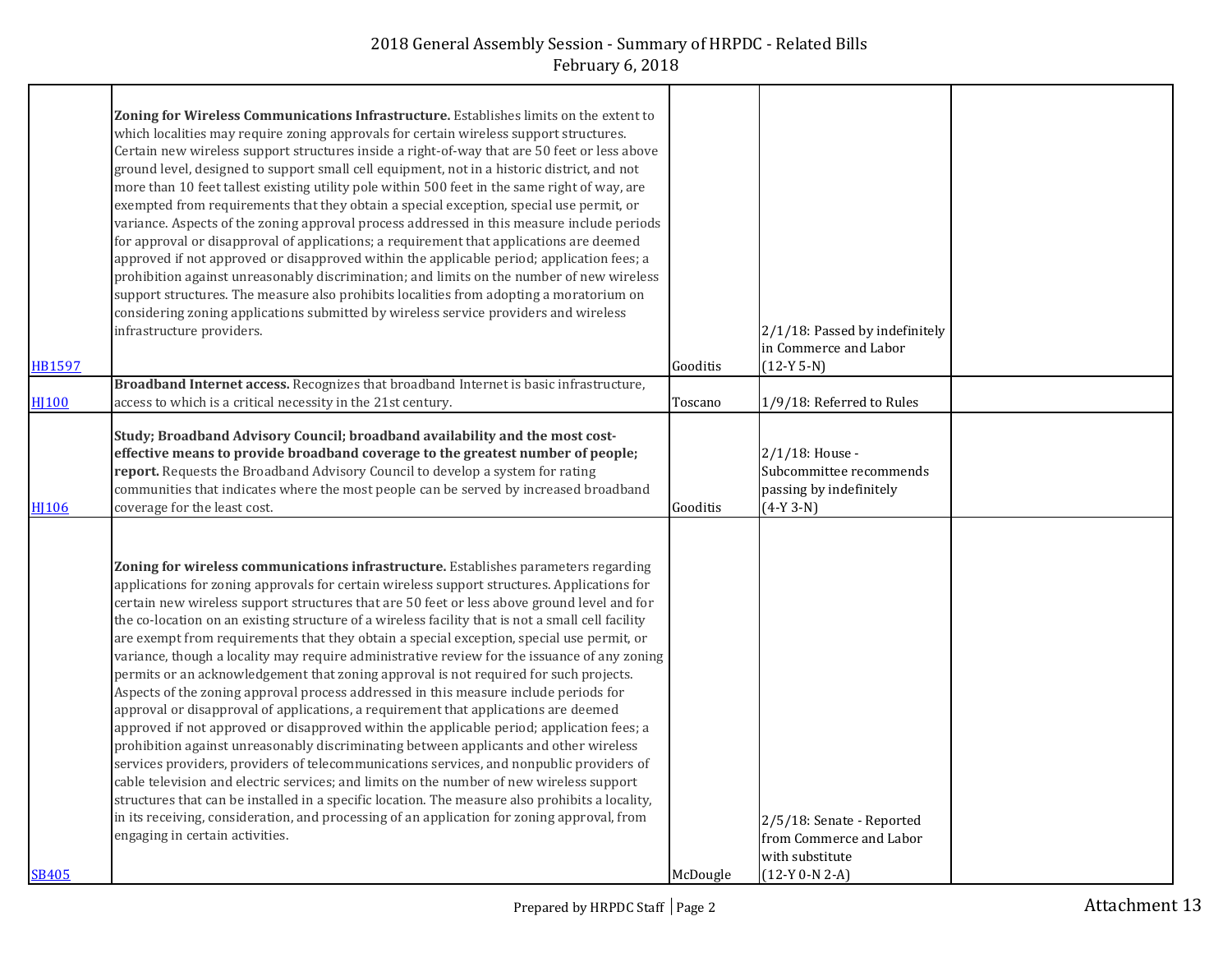|              | <b>Coastal Resiliency/Flooding/Sea Level Rise</b>                                                 |         |                             |                      |
|--------------|---------------------------------------------------------------------------------------------------|---------|-----------------------------|----------------------|
|              | Chief Resiliency Officer. Directs the Secretary of Public Safety and Homeland Security to         |         |                             |                      |
|              | designate a Chief Resiliency Officer. The Chief Resiliency Officer, who shall hold no other       |         |                             |                      |
|              | position, shall serve as the primary coordinator of resilience and adaptation initiatives in      |         |                             |                      |
|              | Virginia and as the primary point of contact regarding issues related to resilience and           |         |                             |                      |
|              | recurrent flooding. The bill adds the Chief Resiliency Officer as a member of the Secure and      |         |                             |                      |
| <b>HB130</b> | Resilient Commonwealth Panel.                                                                     | Yancey  | 1/16/18: Referred to Rules  |                      |
|              |                                                                                                   |         |                             |                      |
|              | Hurricane and Flooding Risk Reduction and Bond Rating Protection Act of 2018;                     |         |                             |                      |
|              | report. Establishes the Hurricane and Flooding Risk Reduction and Bond Rating Protection          |         |                             |                      |
|              | Act of 2018. Establishes the Commonwealth of Virginia as a nonfederal sponsor of hurricane        |         |                             |                      |
|              | and flooding risk reduction projects. There is also established the Virginia Hurricane and        |         |                             |                      |
|              | Flood Risk Reduction Authority (the Authority) and a board of directors (the Board) of the        |         |                             |                      |
|              | Authority. The Board shall exercise for the Governor executive authority over all phases of       |         |                             |                      |
|              | hurricane and flood risk reduction programs, including investigations, construction,              |         |                             |                      |
|              | operations, and maintenance. The Authority shall be established to fulfill the directives of      |         |                             |                      |
|              | the Board. The Authority shall be hosted by a department of the Commonwealth as                   |         |                             |                      |
|              | designated by the Governor. That department shall provide support to the Authority,               |         |                             |                      |
|              | including budgeting, work facilities, administrative management, logistics, human resources,      |         |                             |                      |
|              | legal, contracts, and information resources. The Joint Legislative Audit and Review               |         |                             |                      |
|              | Commission (JLARC) shall consult with Louisiana's Legislative Fiscal Office to assess the         |         |                             |                      |
|              | increased state and local tax flows in Louisiana that resulted from post-Katrina federal          |         |                             |                      |
|              | spending, including spending for civil works storm and flooding risk reduction project. The       |         |                             |                      |
|              | bill requires JLARC to report to the General Assembly no later than November 1, 2018, on          |         |                             |                      |
| <b>HB229</b> | the results of its initial assessment.                                                            | Miyares | 12/29/17: Referred to Rules |                      |
|              |                                                                                                   |         |                             |                      |
|              | Secretary of Coastal Protection and Flooding Adaptation. Creates the executive branch             |         |                             |                      |
|              | position of Secretary of Coastal Protection and Flooding Adaptation (the Secretary). The          |         |                             |                      |
|              | Secretary shall be responsible for consolidating into a single office the resources for           |         |                             |                      |
|              | protection against coastal flooding threats and flooding adaptation. The Secretary also shall     |         |                             |                      |
|              | be the lead in developing and in providing direction and ensuring accountability for a            |         |                             |                      |
|              | statewide coastal flooding adaptation strategy. The bill requires the Secretary, in               |         |                             |                      |
|              | cooperation with the Secretary of Natural Resources, to identify sources of funding for           |         |                             |                      |
| <b>HB345</b> | implementation of strategies for coastal protection and flooding adaptation.                      | Stolle  | 1/4/18: Referred to Rules   | $2/6/18$ : On agenda |
|              |                                                                                                   |         |                             |                      |
|              | Study; continuing the Joint Subcommittee on Coastal Flooding; report. Continues the               |         |                             |                      |
| <b>HI26</b>  | Joint Subcommittee on Coastal Flooding for two additional years, through the 2019 interim. Stolle |         | 12/29/17: Referred to Rules |                      |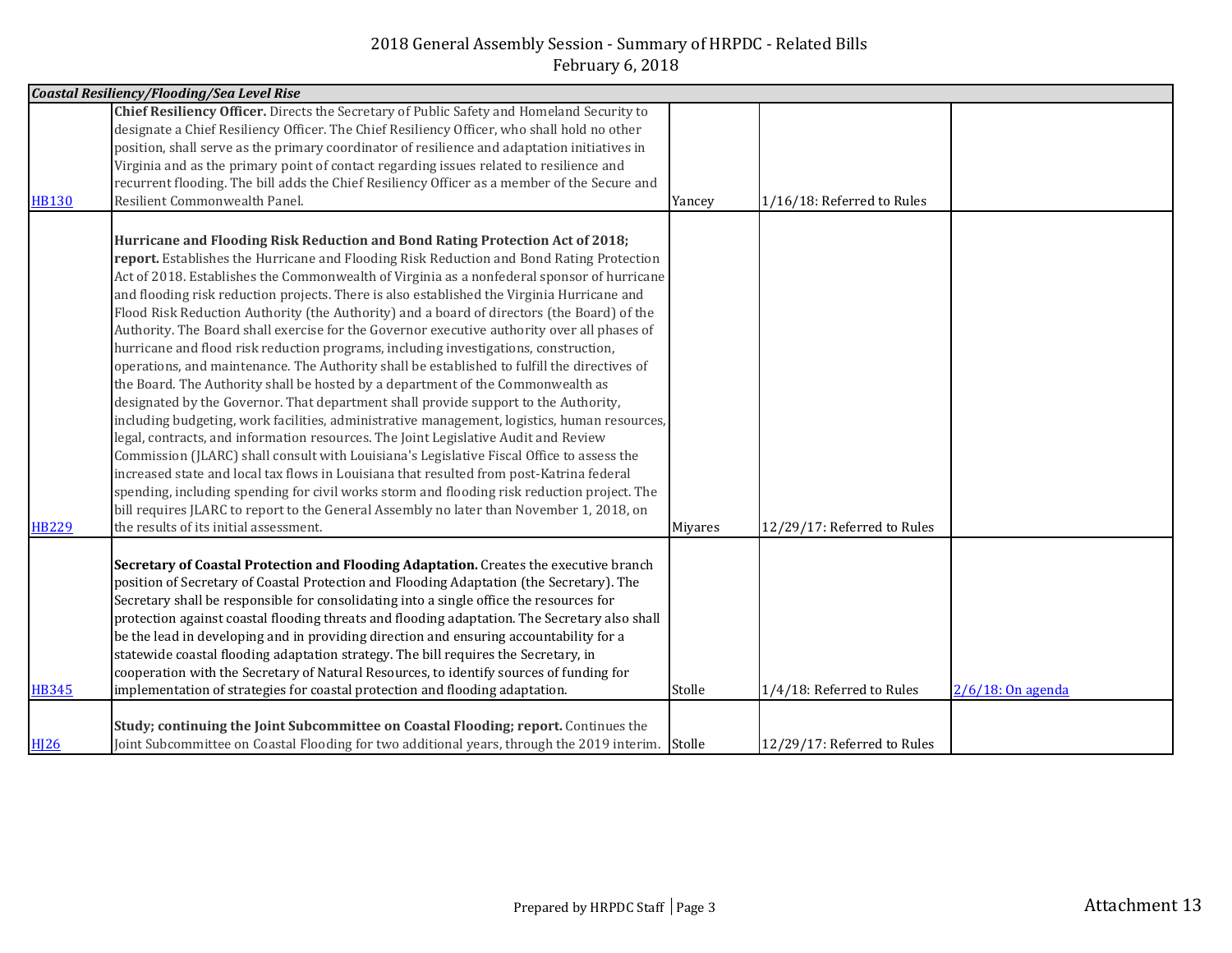|              | Study; JLARC; ongoing efforts throughout the Commonwealth with regard to coastal                 |        |                             |                   |
|--------------|--------------------------------------------------------------------------------------------------|--------|-----------------------------|-------------------|
|              | flooding adaptation and resiliency; report. Directs the Joint Legislative Audit and Review       |        |                             |                   |
|              | Commission (JLARC) to study ongoing efforts throughout the Commonwealth with regard to           |        |                             |                   |
|              | coastal flooding adaptation and resiliency. The resolution directs JLARC, in conducting its      |        |                             |                   |
|              | study, to (i) conduct an assessment of the economic exposure of the Commonwealth from a          |        |                             |                   |
|              | natural disaster; (ii) conduct a comprehensive review of state resources currently available     |        |                             |                   |
|              | to businesses following a natural disaster; (iii) assess the adequacy and effectiveness of the   |        |                             |                   |
|              | Commonwealth's coastal flooding and adaptation development programs, particularly in             |        |                             |                   |
|              | Hampton Roads, the Peninsula, and the Northern Neck; (iv) assess how effectively the state       |        |                             |                   |
|              | and local governments develop, manage, and oversee coastal flooding and adaptation               |        |                             |                   |
|              | practices and strategies; (v) examine best practices and strategies used by the public and       |        |                             |                   |
|              | private sectors in other states and other countries to manage and "live with" water through      |        |                             |                   |
|              | successful coastal flooding and adaptation strategies; and (vi) review any other issues and      |        |                             |                   |
|              | make recommendations as appropriate.                                                             |        |                             |                   |
| <b>HJ27</b>  |                                                                                                  | Stolle | 12/29/17: Referred to Rules |                   |
|              |                                                                                                  |        |                             |                   |
|              | Constitutional amendment (voter referendum); real property tax exemption for                     |        |                             |                   |
|              | flooding remediation, abatement, and resiliency. Provides for a referendum at the                |        |                             |                   |
|              | November 6, 2018, election to approve or reject an amendment to allow the General                |        |                             |                   |
|              | Assembly to authorize the governing bodies of counties, cities, and towns to provide for a       |        |                             |                   |
|              | partial exemption from local real property taxation, within such restrictions and upon such      |        |                             |                   |
|              | conditions as may be prescribed, of improved real estate subject to recurrent flooding upon      |        | 1/30/18: Rereferred to      |                   |
| <b>SB219</b> | which flooding abatement, mitigation, or resiliency efforts have been undertaken.                | Lewis  | Finance                     |                   |
|              |                                                                                                  |        |                             |                   |
|              | Secretary of Coastal Protection and Flooding Adaptation. Creates the executive branch            |        |                             |                   |
|              | position of Secretary of Coastal Protection and Flooding Adaptation (the Secretary). The         |        |                             |                   |
|              | Secretary shall be responsible for consolidating into a single office the resources for          |        |                             |                   |
|              | protection against coastal flooding threats and flooding adaptation. The Secretary also shall    |        |                             |                   |
|              | be the lead in developing and in providing direction and ensuring accountability for a           |        |                             |                   |
|              | statewide coastal flooding adaptation strategy. The bill requires the Secretary, in              |        | 1/30/18: Motion to pass by  |                   |
|              | cooperation with the Secretary of Natural Resources, to identify sources of funding for          |        | indefinitely failed         |                   |
| <b>SB265</b> | implementation of strategies for coastal protection and flooding adaptation.                     | Lewis  | $(7-Y 7-N 1-A)$             |                   |
|              | Hampton Roads Coastal Resiliency Authority. Creates the Hampton Roads Coastal                    |        |                             |                   |
|              | Resiliency Authority (Authority) as a body politic and corporate, a political subdivision of     |        |                             |                   |
|              | the Commonwealth. The Authority shall consist of all localities that make up the                 |        |                             |                   |
|              | membership of the Hampton Roads Planning District Commission and is created for the              |        |                             |                   |
|              | purpose of serving as a regional leader, resource, and partner for all issues related to coastal |        | 1/9/18: Referred to Local   |                   |
| <b>SB397</b> | flooding and resiliency.                                                                         | Lewis  | Government                  | 2/6/18: On docket |
|              |                                                                                                  |        |                             |                   |
|              | Study; continuing the Joint Subcommittee on Coastal Flooding; report. Continues the              |        | 12/31/17: Referred to       |                   |
| <b>SI19</b>  | Joint Subcommittee on Coastal Flooding for two additional years, through the 2019 interim. Locke |        | Committee on Rules          |                   |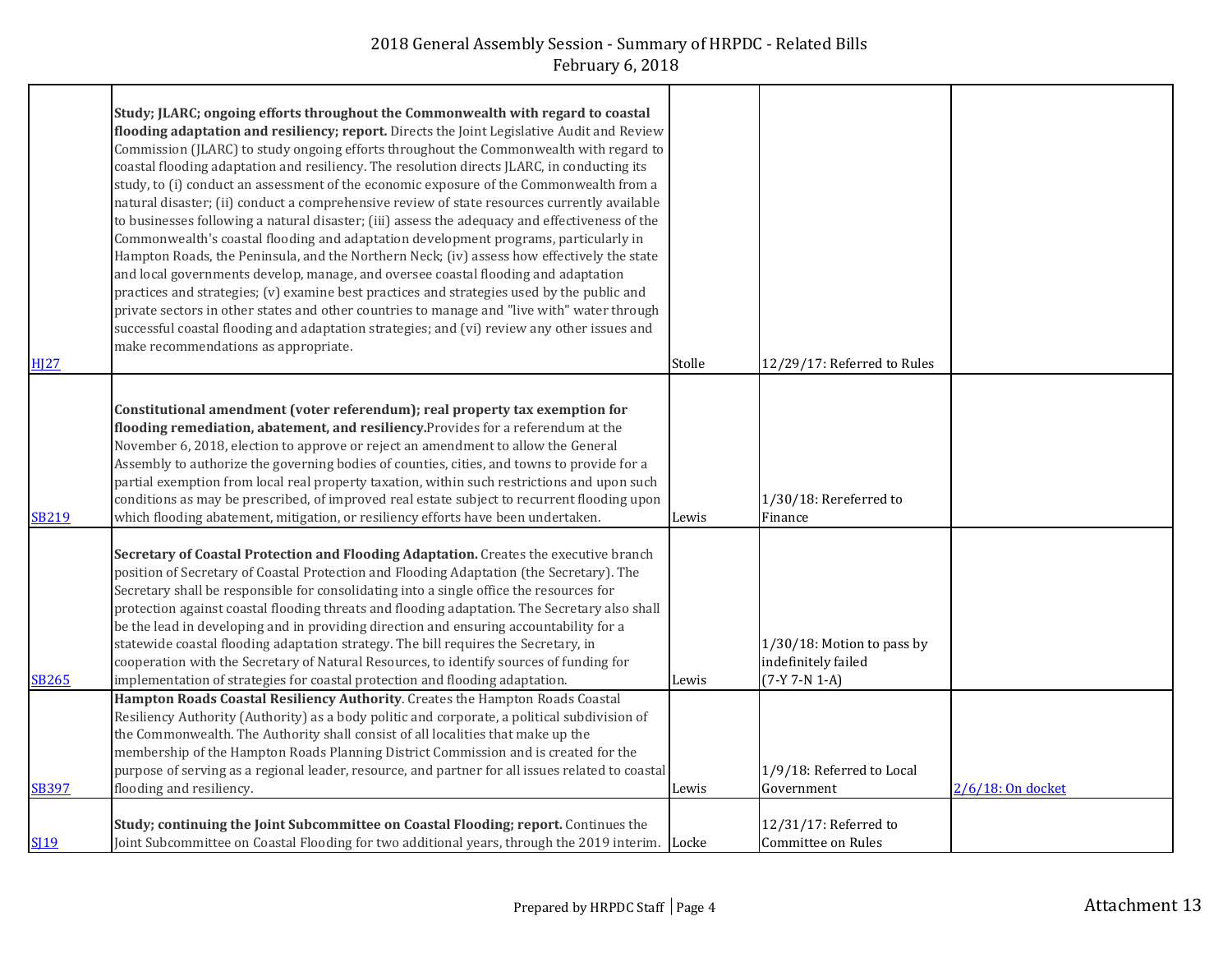|                             | Constitutional amendment (second resolution); property tax; exemption for flooding               |        |                                             |  |
|-----------------------------|--------------------------------------------------------------------------------------------------|--------|---------------------------------------------|--|
|                             | remediation, abatement, and resiliency efforts. Provides that the General Assembly may           |        |                                             |  |
|                             | authorize a county, city, or town to partially exempt any real estate subject to recurring       |        |                                             |  |
|                             | flooding upon which flooding abatement, mitigation, or resiliency efforts have been              |        | $1/30/18$ : Rereferred to                   |  |
| S121                        | undertaken.                                                                                      | Lewis  | Finance                                     |  |
| <b>Economic Development</b> |                                                                                                  |        |                                             |  |
|                             |                                                                                                  |        |                                             |  |
|                             | Virginia Regional Industrial Facilities Act; revenue sharing; composite index. Provides          |        |                                             |  |
|                             | that the Commonwealth's calculation of the composite index of local ability-to-pay shall take    |        |                                             |  |
|                             | into account an arrangement by localities entered into pursuant to the Virginia Regional         |        |                                             |  |
|                             | Industrial Facilities Act whereby a portion of tax revenue is initially paid to one locality and |        | $1/22/18$ : Assigned                        |  |
|                             | redistributed to another locality. Such calculation shall properly apportion the percentage of   |        | Appropriations sub:                         |  |
| <b>HB692</b>                | tax revenue ultimately received by each locality.                                                | Marsa  | Elementary & Secondary Ed.                  |  |
|                             |                                                                                                  |        |                                             |  |
|                             | Review of economic growth-sharing agreements. Provides that all economic growth-                 |        |                                             |  |
|                             | sharing agreements between localities that exceed five years in duration shall contain a         |        |                                             |  |
|                             | provision that allows any party to the agreement to call for a review of the agreement no        |        |                                             |  |
|                             | more often than once every five years to determine whether the agreement continues to be         |        |                                             |  |
|                             | in the best interest of the reviewing locality. The agreement shall contain a provision          |        |                                             |  |
|                             | allowing such locality to end the agreement if a majority of the members of the governing        |        |                                             |  |
|                             | body of the reviewing locality affirmatively vote to end the agreement. The bill also provides   |        |                                             |  |
|                             | that any such agreement that has been if effect for at least 10 years as of July 1, 2018, shall  |        | $1/19/18$ : Assigned                        |  |
|                             | be subject to renegotiation if requested by one of the parties to the agreement. The parties     |        | Appropriations sub: General                 |  |
| <b>HB1148</b>               | to the agreement shall negotiate in good faith in an attempt to reach a new agreement.           | Landes | Government & Capital Outlay                 |  |
|                             |                                                                                                  |        |                                             |  |
|                             | Commonwealth's Development Opportunity Fund; criteria for awarding grants and                    |        |                                             |  |
|                             | loans. Changes the criteria for awarding funds from the Commonwealth's Development               |        |                                             |  |
|                             | Opportunity Fund (the Fund) to include a fiscally stressed locality with an above average or     |        |                                             |  |
|                             | high score as evidenced by the Commission on Local Government Fiscal Stress Index. The           |        |                                             |  |
|                             | bill awards no less than one-third of the moneys appropriated to the Fund in every five-year     |        | $1/19/18$ : Assigned                        |  |
|                             | period to counties and cities that apply for funding and are experiencing above average or       |        | Appropriations sub:                         |  |
|                             | high fiscal stress as evidenced by the Commission on Local Government Fiscal Stress Index.       |        | Commerce, Agriculture,                      |  |
|                             | Currently, the law awards one-third of the moneys appropriated to the Fund in every five-        |        | Natural Resources, and                      |  |
| <b>HB1358</b>               | year period based on unemployment rates of cities and counties.                                  | Aird   | Technology                                  |  |
|                             | Regional industrial facility authority. Amends the enabling statute for creation of a            |        |                                             |  |
| <b>HB1452</b>               | regional industrial facility authority by reducing from three to two the required minimum        |        | 1/29/18: Assigned CC & T<br>Subcommittee #1 |  |
|                             | number of participating localities.                                                              | James  |                                             |  |
|                             | <b>Emergency Management</b>                                                                      |        |                                             |  |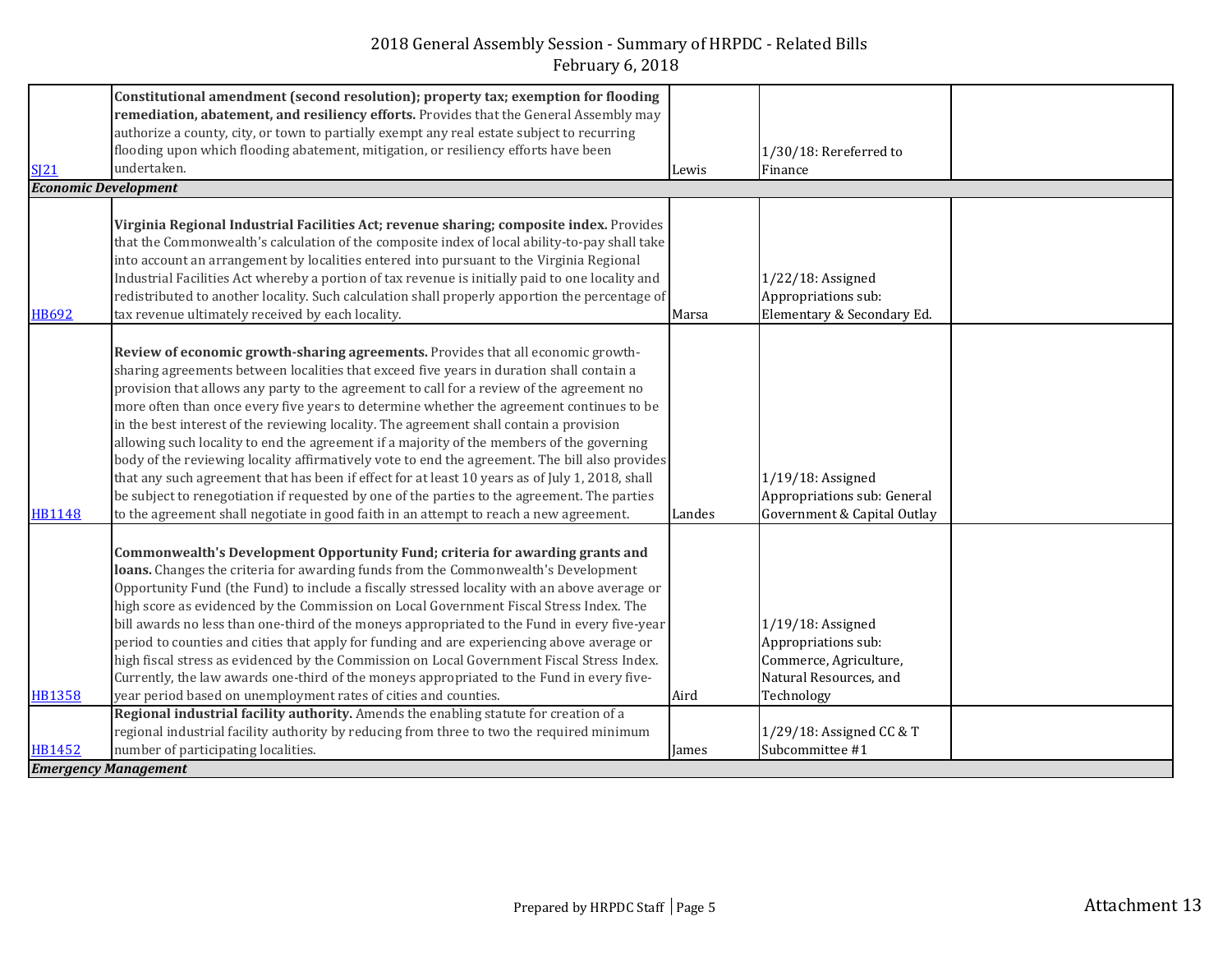| HB1367        | Virginia Department of Emergency Management; local sheltering data. Requires<br>localities to provide the State Coordinator of Emergency Management with certain data<br>related to emergency sheltering capabilities on or before May 1 of each year.                                                                                                                                                                                                                                                                                                                                                                                                                                                                                                                                                                                                                                                                                                                                                                                                                                                                                                                                                                                                                                                                                                                                                                         | Jones       | 2/1/18: House - BLOCK VOTE<br>PASSAGE 2 (98-Y 0-N)<br>2/2/18: Senate - Referred to<br><b>General Laws and Technology</b>         |                   |
|---------------|--------------------------------------------------------------------------------------------------------------------------------------------------------------------------------------------------------------------------------------------------------------------------------------------------------------------------------------------------------------------------------------------------------------------------------------------------------------------------------------------------------------------------------------------------------------------------------------------------------------------------------------------------------------------------------------------------------------------------------------------------------------------------------------------------------------------------------------------------------------------------------------------------------------------------------------------------------------------------------------------------------------------------------------------------------------------------------------------------------------------------------------------------------------------------------------------------------------------------------------------------------------------------------------------------------------------------------------------------------------------------------------------------------------------------------|-------------|----------------------------------------------------------------------------------------------------------------------------------|-------------------|
| <b>HB1388</b> | Enhanced Public Safety Telephone Services Act. Establishes requirements regarding the<br>implementation of next generation 9-1-1 (NG9-1-1) service. By July 1, 2023, the 9-1-1<br>Services Board (the Board) is required to develop and implement NG9-1-1 transition plans<br>to migrate public service answering points and originating service providers from E-911 to<br>NG9-1-1. The measure alters the formula and criteria for the Board's distribution of funds<br>from the Wireless E-911 Fund. The measure also repeals provisions regarding (i) notices<br>that providers of Voice over Internet protocol service are required to give to subscribers<br>regarding access to E-911 service; (ii) plans for access by Voice over Internet protocol<br>service subscribers to obtain E-911 service; and (iii) the Board's Wireless Carrier E-911<br>Cost Recovery Subcommittee.                                                                                                                                                                                                                                                                                                                                                                                                                                                                                                                                        | Leftwich    | $1/15/18$ : Referred to<br>Commerce and Labor                                                                                    |                   |
| <b>SB513</b>  | Enhanced Public Safety Telephone Services Act. Establishes requirements regarding the<br>implementation of next generation 9-1-1(NG9-1-1) service. By July 1, 2023, the 9-1-<br>1 Services Board (the Board) is required to develop and implement NG9-1-1 transition<br>plans to migrate public service answering points and originating service providers from E-<br>911 to NG9-1-1. The measure alters the formula and criteria for the Board's distribution of<br>funds from the Wireless E-911 Fund. The measure also repeals provisions regarding (i)<br>notices that providers of Voice over Internet protocol service are required to give to<br>subscribers regarding access to E-911 service; (ii) plans for access by Voice over Internet<br>protocol service subscribers to obtain E-911 service; and (iii) the Board's Wireless Carrier E-<br>911 Cost Recovery Subcommittee.                                                                                                                                                                                                                                                                                                                                                                                                                                                                                                                                      | Suetterlein | 1/26/18: Senate - Read third<br>time and passed Senate<br>$(37-Y 0-N 2-A)$<br>1/31/18: House - Referred to<br>Commerce and Labor |                   |
| <b>SB985</b>  | report. Establishes the Hurricane and Flooding Risk Reduction and Bond Rating Protection<br>Act of 2018. Establishes the Commonwealth of Virginia as a nonfederal sponsor of hurricane<br>and flooding risk reduction projects. There is also established the Virginia Hurricane and<br>Flood Risk Reduction Authority (the Authority) and a board of directors (the Board) of the<br>Authority. The Board shall exercise for the Governor executive authority over all phases of<br>hurricane and flood risk reduction programs, including investigations, construction,<br>operations, and maintenance. The Authority shall be established to fulfill the directives of<br>the Board. The Authority shall be hosted by a department of the Commonwealth as<br>designated by the Governor. That department shall provide support to the Authority,<br>including budgeting, work facilities, administrative management, logistics, human resources,<br>legal, contracts, and information resources. The Joint Legislative Audit and Review<br>Commission (JLARC) shall consult with Louisiana's Legislative Fiscal Office to assess the<br>increased state and local tax flows in Louisiana that resulted from post-Katrina federal<br>spending, including spending for civil works storm and flooding risk reduction project. The<br>bill requires JLARC to report to the General Assembly no later than November 1, 2018, on | Wagner      | 1/22/18: Senate - Referred to<br>Finance                                                                                         | 2/6/18: On docket |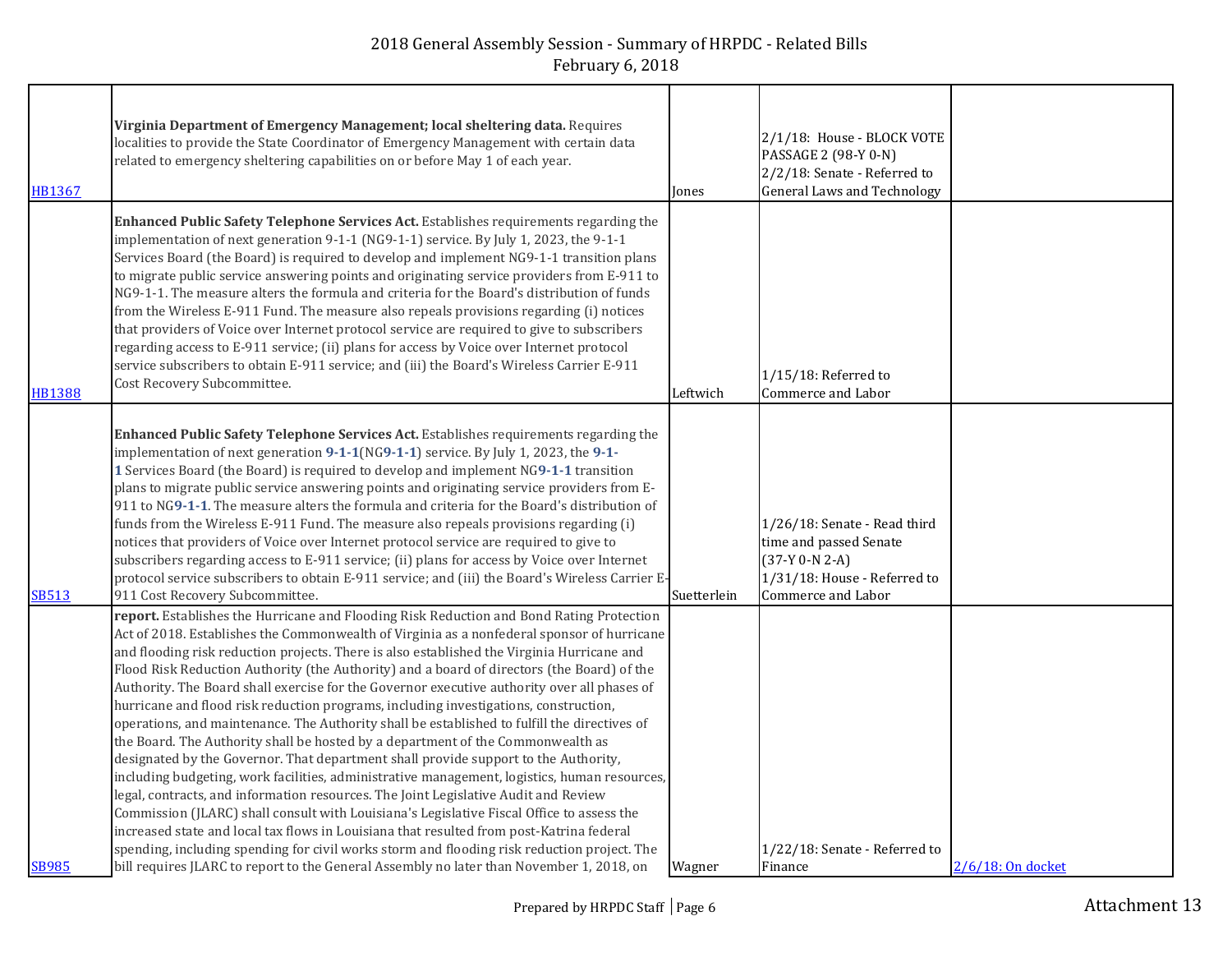| <b>Energy/Environment</b> |                                                                                                                                                                                                                                                                                                                                                                                                                                                                                                                                                                                                                                                                                                                                                                                                                                                                                                                                                                                                           |               |                                                                                                         |  |
|---------------------------|-----------------------------------------------------------------------------------------------------------------------------------------------------------------------------------------------------------------------------------------------------------------------------------------------------------------------------------------------------------------------------------------------------------------------------------------------------------------------------------------------------------------------------------------------------------------------------------------------------------------------------------------------------------------------------------------------------------------------------------------------------------------------------------------------------------------------------------------------------------------------------------------------------------------------------------------------------------------------------------------------------------|---------------|---------------------------------------------------------------------------------------------------------|--|
| <b>HB1270</b>             | Regional Greenhouse Gas Initiative; prohibition on participation by<br><b>Commonwealth.</b> Prohibits the Governor or any state agency from adopting any regulation<br>establishing a carbon dioxide cap-and-trade program or bringing about the participation by<br>the Commonwealth in a regional market for the trading of carbon dioxide allowances. The<br>bill provides that the Commonwealth shall be allowed to participate in such a cap-and-trade<br>program if the House of Delegates and the Senate of Virginia each adopt a resolution that<br>specifically references and approves the regulatory text proposed for adoption by a state<br>agency.                                                                                                                                                                                                                                                                                                                                          | Poindexter    | 2/5/18: House - Passed by for<br>the day                                                                |  |
| <b>HB1273</b>             | Virginia Alternative Energy and Coastal Protection Act. Directs the State Air Pollution<br>Control Board to adopt regulations establishing a carbon dioxide cap and trade program to<br>reduce emissions released by electric generation facilities. The regulations are required to<br>comply with the Regional Greenhouse Gas Initiative model rule. The measure authorizes the<br>Director of the Department of Environmental Quality to establish, implement, and manage<br>an auction program to sell allowances into a market-based trading program. The measure<br>requires revenues from the sale of carbon allowances, to the extent permitted by Article X,<br>Section 7 of the Constitution of Virginia, to be deposited in an interest-bearing account and<br>to be distributed without further appropriation (i) to the Virginia Shoreline Resiliency Fund,<br>(ii) to the VirginiaSAVES program, (iii) for certain programs in Southwest Virginia, and (iv)<br>for administrative expenses. | <b>Bulova</b> | 1/30/18: Subcommitee failed<br>to recommend reporting<br>$(4-Y 6-N)$                                    |  |
| <b>HB1344</b>             | Virginia Alternative Energy and Coastal Protection Act. Authorizes the State Air<br>Pollution Control Board to conduct an auction of allowances of CO2 emissions or authorize<br>the Department of Environmental Quality to operate such auction. The bill establishes the<br>Commonwealth Resilience Fund to receive funds from the auction and directs the funds to<br>certain programs. Beginning in January 2021, the Department is required to file an annual<br>report on the auction.                                                                                                                                                                                                                                                                                                                                                                                                                                                                                                              | Turpin        | 1/11/18: Referred to Rules                                                                              |  |
| <b>HB1365</b>             | Virginia Alternative Energy and Coastal Protection Act. Authorizes the State Air<br>Pollution Control Board to conduct an auction of allowances of CO2 emissions or authorize<br>the Department of Environmental Quality to operate such auction. The bill establishes the<br>Commonwealth Resilience Fund to receive funds from the auction and directs the funds to<br>certain programs. Beginning in January 2021, the Department is required to file an annual<br>report on the auction.                                                                                                                                                                                                                                                                                                                                                                                                                                                                                                              | Adams         | 1/11/18: Referred to Rules                                                                              |  |
| <b>SB218</b>              | Recycling; beneficial use; crushed glass. Defines "beneficial use," "beneficiation facility,"<br>and "recycling center" and provides that a beneficiation facility or recycling center shall be<br>considered a manufacturer for the purpose of any state or local economic development<br>incentive grant. The bill directs the Department of Environmental Quality (the Department)<br>to encourage and support beneficial use; current law requires the Department to encourage<br>and support litter control and recycling. The bill also directs the Department to provide to<br>the General Assembly by November 1, 2019, an evaluation of Virginia's solid waste recycling<br>rates and a set of recommendations for improving the reliability of the supply of recycled<br>materials during the next 10 years in order to provide for beneficial use.                                                                                                                                             | Lewis         | $1/17/18$ : Read third time and<br>passed Senate (40-Y 0-N)<br>1/23/18: House - Assigned<br><b>ACNR</b> |  |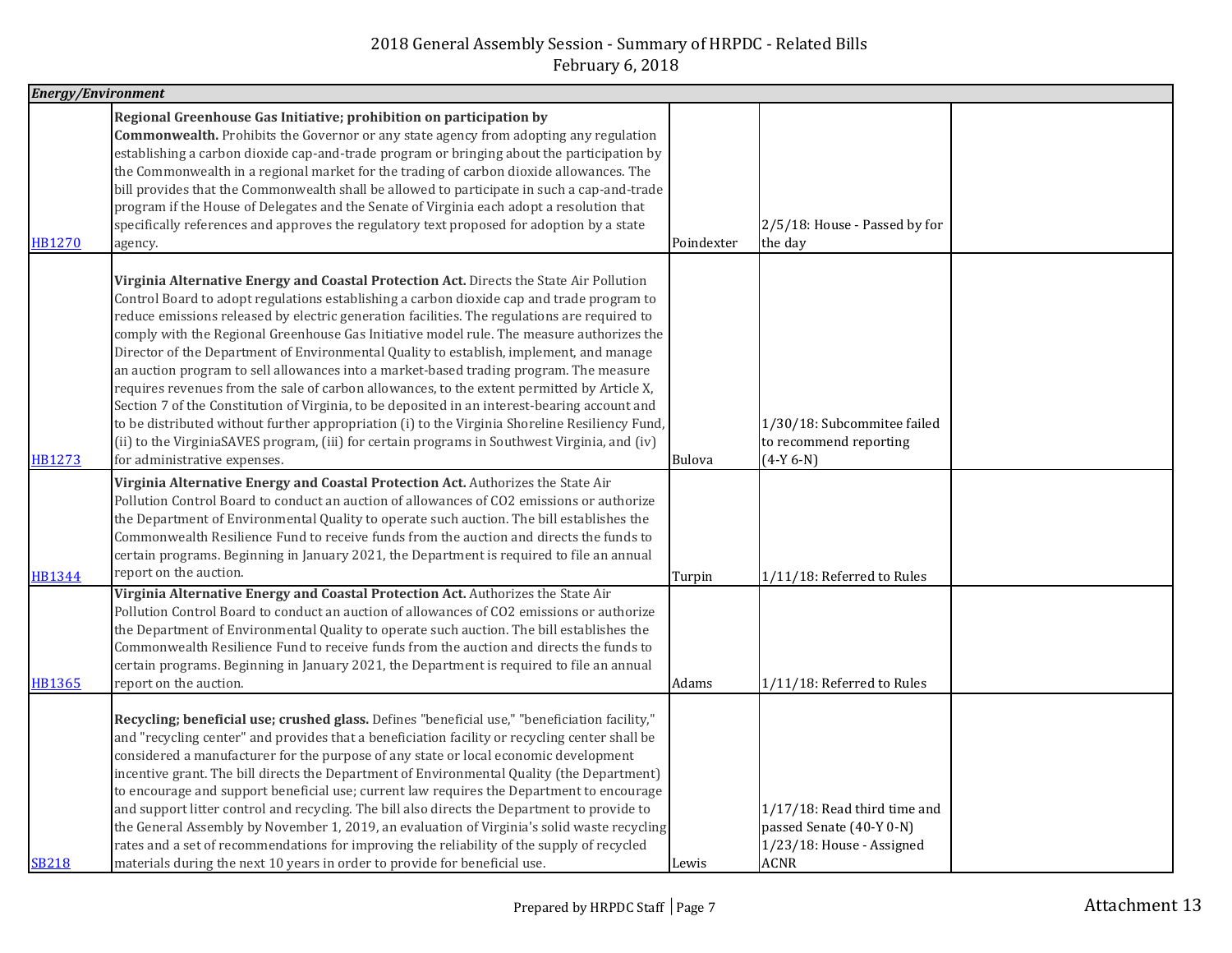|                | Department of Environmental Quality; Department of Education; grade six science                |         |                            |
|----------------|------------------------------------------------------------------------------------------------|---------|----------------------------|
|                | curriculum. Directs the Department of Environmental Quality and the Department of              |         |                            |
|                | Education to update the "Window into a Green Virginia" curriculum developed by the             |         |                            |
|                | Departments for sixth grade science to include a unit on the benefits, including the energy    |         | $1/9/18$ : Referred to     |
| <b>SB401</b>   | benefits, of recycling and reuse.                                                              | Lewis   | Committee on Rules         |
|                | Chesapeake Bay Restoration Fund and Chesapeake Bay Restoration Fund Advisory                   |         |                            |
|                | <b>Committee.</b> Clarifies the purposes for which grants from the Chesapeake Bay Restoration  |         |                            |
|                | Fund (the Fund) are to be used and clarifies that guidelines for the use of such grants shall  |         |                            |
|                | be developed by the Chesapeake Bay Restoration Fund Advisory Committee (the                    |         |                            |
|                | Committee) in accordance with such purposes. The bill shifts the date by which the             |         |                            |
|                | Committee is required to present a plan for expenditure of any amounts in the Fund. The bill   |         |                            |
| <b>SB585</b>   | contains technical amendments.                                                                 | DeSteph | 1/9/18: Referred to Rules  |
|                |                                                                                                |         |                            |
|                | Virginia Alternative Energy and Coastal Protection Act. Directs the State Air Pollution        |         |                            |
|                | Control Board to adopt regulations establishing a carbon dioxide cap and trade program to      |         |                            |
|                | reduce emissions released by electric generation facilities. The regulations are required to   |         |                            |
|                | comply with the Regional Greenhouse Gas Initiative model rule. The measure authorizes the      |         |                            |
|                | Director of the Department of Environmental Quality to establish, implement, and manage        |         |                            |
|                | an auction program to sell allowances into a market-based trading program. The measure         |         |                            |
|                | requires revenues from the sale of carbon allowances, to the extent permitted by Article X,    |         |                            |
|                | Section 7 of the Constitution of Virginia, to be deposited in an interest-bearing account and  |         |                            |
|                | to be distributed without further appropriation (i) to the Virginia Shoreline Resiliency Fund, |         | 1/25/18: House - Passed by |
|                | (ii) to the VirginiaSAVES program, (iii) for certain programs in Southwest Virginia, and (iv)  |         | indefinitely in ACNR       |
| <b>SB696</b>   | for administrative expenses.                                                                   | Lewis   | $(8-Y 7-N)$                |
| <b>Housing</b> |                                                                                                |         |                            |
|                |                                                                                                |         |                            |
|                | Virginia Housing Development Authority Act; pilot program; home ownership; low                 |         |                            |
|                | income persons. Directs the Virginia Housing Development Authority to develop a pilot          |         | 1/19/18: Subcommittee      |
|                | program providing support services, including counseling and financing assistance, to help     |         | recommends laying on the   |
| <b>HB282</b>   | low-income persons who are currently renters become home owners.                               | McQuinn | table (8-Y 0-N)            |
|                | Virginia Housing Trust Fund; revenue deposits. Provides that 20% of annual recordation         |         | 1/24/18: Subcommittee      |
|                | tax revenue in excess of \$325 million shall be deposited into the Virginia Housing Trust      |         | recommends passing by      |
| <b>HB948</b>   | Fund.                                                                                          | Lopez   | indefinitely (6-Y 4-N)     |
| <b>Other</b>   |                                                                                                |         |                            |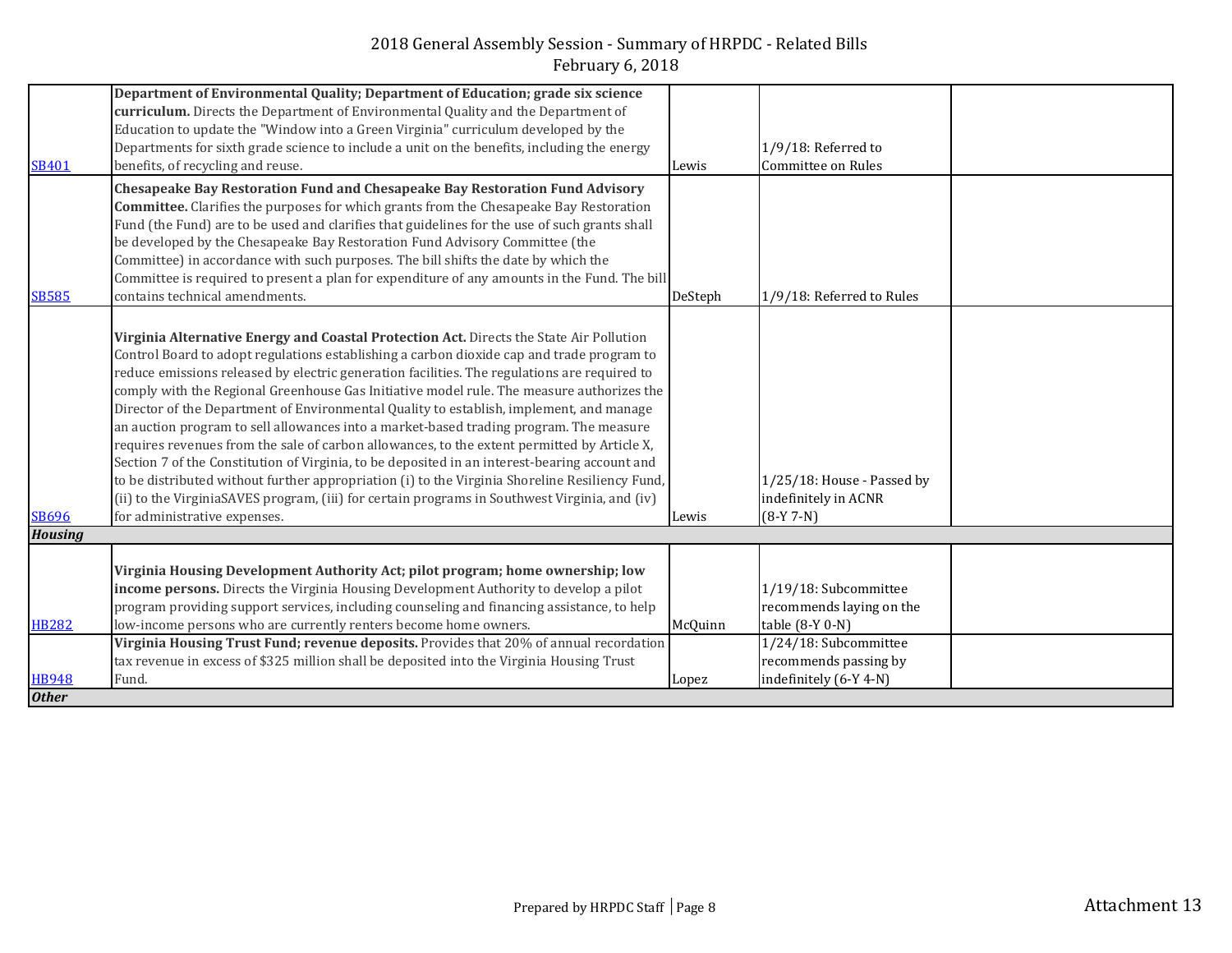| <b>HB508</b>     | Local regulation of solar facilities. Provides that a property owner may install a solar<br>facility on the roof of a dwelling or other building to serve the electricity or thermal needs of<br>that dwelling or building, provided that such installation is in compliance with any height<br>and setback requirements in the zoning district where such property is located as well as<br>any provisions pertaining to any local historic district. Unless a local ordinance provides<br>otherwise, a ground-mounted solar energy generation facility shall also be permitted,<br>provided that such installation is in compliance with any height and setback requirements<br>in the zoning district where such property is located as well as any provision pertaining to<br>any local historic district. Any other proposed solar facility, including any solar facility that<br>is designed to serve, or serves, the electricity or thermal needs of any property other than<br>the property where such facilities are located, shall be subject to any applicable zoning<br>regulations of the locality. | Hodges | 2/1/18: House - VOTE:<br>PASSAGE (90-Y 6-N 1-A)<br>2/2/18: Senate - Referred to<br>Committee on Local<br>Government |  |
|------------------|------------------------------------------------------------------------------------------------------------------------------------------------------------------------------------------------------------------------------------------------------------------------------------------------------------------------------------------------------------------------------------------------------------------------------------------------------------------------------------------------------------------------------------------------------------------------------------------------------------------------------------------------------------------------------------------------------------------------------------------------------------------------------------------------------------------------------------------------------------------------------------------------------------------------------------------------------------------------------------------------------------------------------------------------------------------------------------------------------------------|--------|---------------------------------------------------------------------------------------------------------------------|--|
| <b>HB509</b>     | <b>Comprehensive plan; solar facilities.</b> Provides that a solar facility subject to provisions<br>requiring the facility to be substantially in accord with a locality's comprehensive plan shall<br>be deemed to be substantially in accord with the comprehensive plan if (i) such proposed<br>solar facility is located in a zoning district that allows such solar facilities by right, (ii) such<br>proposed solar facility is designed to serve the electricity or thermal needs of the property<br>upon which such facility is located, or will be owned or operated by an eligible customer-<br>generator or eligible agricultural customer-generator under § 56-594 or by a small<br>agricultural generator under § 56-594.2, or (iii) such solar facility is advertised and<br>approved concurrently in a public hearing process with a rezoning, special exception, or<br>other approval process.                                                                                                                                                                                                  | Hodges | 2/2/18: House - Reported<br>from CC & T with amendments<br>$(22-Y 0-N)$                                             |  |
| <b>HB979</b>     | Drinking water; lead levels. Directs the State Board of Health to adopt regulations<br>establishing the action level for lead in drinking water as no more than 10 parts per billion<br>beginning January 1, 2019, and no more than five parts per billion beginning January 1,<br>2023. The bill authorizes the Board to establish lower action levels for lead in drinking<br>water.                                                                                                                                                                                                                                                                                                                                                                                                                                                                                                                                                                                                                                                                                                                           | Rodman | 1/18/18: Subcommittee<br>recommends laying on the<br>table (4-Y 2-N)                                                |  |
| H <sub>194</sub> | Study; Office of Drinking Water; Commonwealth's drinking water infrastructure and<br>oversight of the drinking water program; report. Requests the Office of Drinking Water<br>of the Department of Health (the Office) to study the Commonwealth's drinking water<br>infrastructure and oversight of the drinking water program. In conducting its study, the<br>Office shall (i) identify problems or issues that may result in contamination of drinking<br>water with lead or copper or other substances or organisms or increase the likelihood of<br>contamination of drinking water with lead or copper or other substances or organisms and<br>(ii) develop recommendations for addressing such problems or issues.                                                                                                                                                                                                                                                                                                                                                                                      | Lopez  | $2/1/18$ : House -<br>Subcommittee recommends<br>laying on the table<br>$(4-Y 3-N)$                                 |  |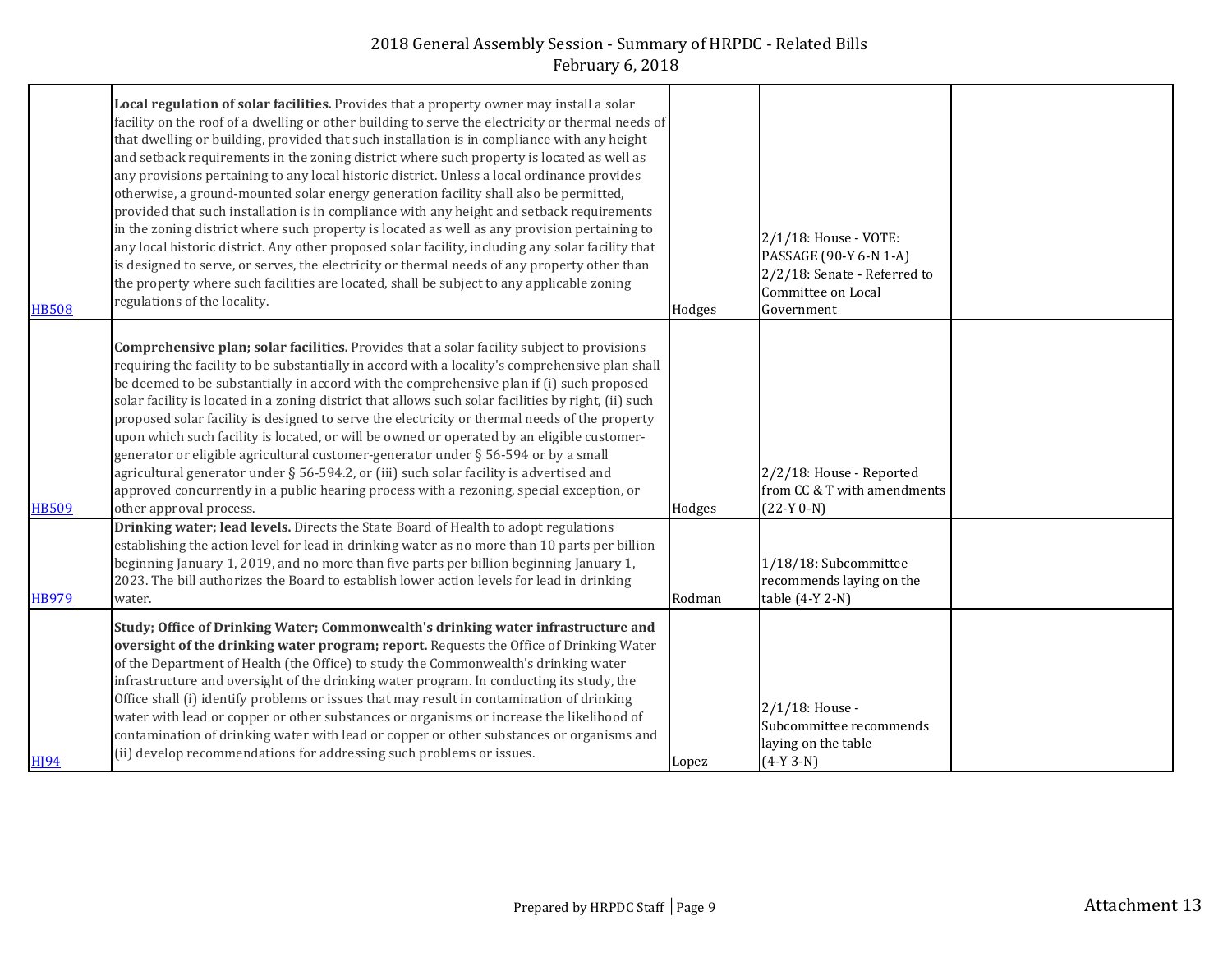| <b>SB179</b>     | Comprehensive plan; solar facilities. Provides that a solar facility subject to provisions<br>requiring the facility to be substantially in accord with a locality's comprehensive plan shall<br>be deemed to be substantially in accord with the comprehensive plan if (i) such proposed<br>solar facility is located in a zoning district that allows such solar facilities by right, (ii) such<br>proposed solar facility is designed to serve the electricity or thermal needs of the property<br>upon which such facility is located, or will be owned or operated by an eligible customer-<br>generator or eligible agricultural customer-generator under § 56-594 or by a small<br>agricultural generator under § 56-594.2, or (iii) such solar facility is advertised and<br>approved concurrently in a public hearing process with a rezoning, special exception, or<br>other approval process.                                                                                                                                                                                                         | Stanley  | 2/5/18: Senate: Read third<br>time and passed (40-Y 0-N)                          |  |
|------------------|------------------------------------------------------------------------------------------------------------------------------------------------------------------------------------------------------------------------------------------------------------------------------------------------------------------------------------------------------------------------------------------------------------------------------------------------------------------------------------------------------------------------------------------------------------------------------------------------------------------------------------------------------------------------------------------------------------------------------------------------------------------------------------------------------------------------------------------------------------------------------------------------------------------------------------------------------------------------------------------------------------------------------------------------------------------------------------------------------------------|----------|-----------------------------------------------------------------------------------|--|
| <b>SB429</b>     | Local regulation of solar facilities. Provides that a property owner may install a solar<br>facility on the roof of a dwelling or other building to serve the electricity or thermal needs of<br>that dwelling or building, provided that such installation is in compliance with any height<br>and setback requirements in the zoning district where such property is located as well as<br>any provisions pertaining to any local historic district. Unless a local ordinance provides<br>otherwise, a ground-mounted solar energy generation facility shall also be permitted,<br>provided that such installation is in compliance with any height and setback requirements<br>in the zoning district where such property is located as well as any provision pertaining to<br>any local historic district. Any other proposed solar facility, including any solar facility that<br>is designed to serve, or serves, the electricity or thermal needs of any property other than<br>the property where such facilities are located, shall be subject to any applicable zoning<br>regulations of the locality. | Stanley  | 2/5/18: Senate: Passed by for<br>the day                                          |  |
| <b>Ports</b>     |                                                                                                                                                                                                                                                                                                                                                                                                                                                                                                                                                                                                                                                                                                                                                                                                                                                                                                                                                                                                                                                                                                                  |          |                                                                                   |  |
| <b>HB575</b>     | Virginia Waterway Maintenance Fund; Grant Program. Establishes the Virginia<br>Waterway Maintenance Grant Program and Fund, administered by the Virginia Port<br>Authority (the Authority), to provide grants, from funds transferred to the Fund from<br>Commonwealth Port Fund, to local governing bodies that propose certain dredging projects<br>and related activities. The bill directs the Authority to manage the Grant Program by<br>developing guidelines and procedures for the application process and for the awarding of<br>annual grants.                                                                                                                                                                                                                                                                                                                                                                                                                                                                                                                                                        | Bloxom   | 2/5/18: Senate -<br>Subcommittee recommends<br>laying on the table<br>$(6-Y 1-N)$ |  |
| H <sub>160</sub> | Study; JLARC; impact of state-owned ports on local governments; report. Directs the<br>Joint Legislative Audit and Review Commission to review and update its 1999 study entitled<br>"Review of the Impact of State-Owned Ports on Local Governments."                                                                                                                                                                                                                                                                                                                                                                                                                                                                                                                                                                                                                                                                                                                                                                                                                                                           | James    | 1/19/18: Assigned Rules<br>Subcommittee #1                                        |  |
| <b>HI105</b>     | Study; JLARC; impact of state-owned ports on local governments; report. Directs the<br>Joint Legislative Audit and Review Commission to review and update its 1999 study entitled<br>"Review of the Impact of State-Owned Ports on Local Governments."                                                                                                                                                                                                                                                                                                                                                                                                                                                                                                                                                                                                                                                                                                                                                                                                                                                           | Heretick | 1/19/18: Assigned Rules<br>Subcommittee #1                                        |  |
| SI7              | Study; JLARC; impact of state-owned ports on local governments; report. Directs the<br>Joint Legislative Audit and Review Commission to review and update its 1999 study entitled<br>"Review of the Impact of State-Owned Ports on Local Governments."                                                                                                                                                                                                                                                                                                                                                                                                                                                                                                                                                                                                                                                                                                                                                                                                                                                           | Lewis    | 12/8/17: Referred to Rules                                                        |  |
| Retirement       |                                                                                                                                                                                                                                                                                                                                                                                                                                                                                                                                                                                                                                                                                                                                                                                                                                                                                                                                                                                                                                                                                                                  |          |                                                                                   |  |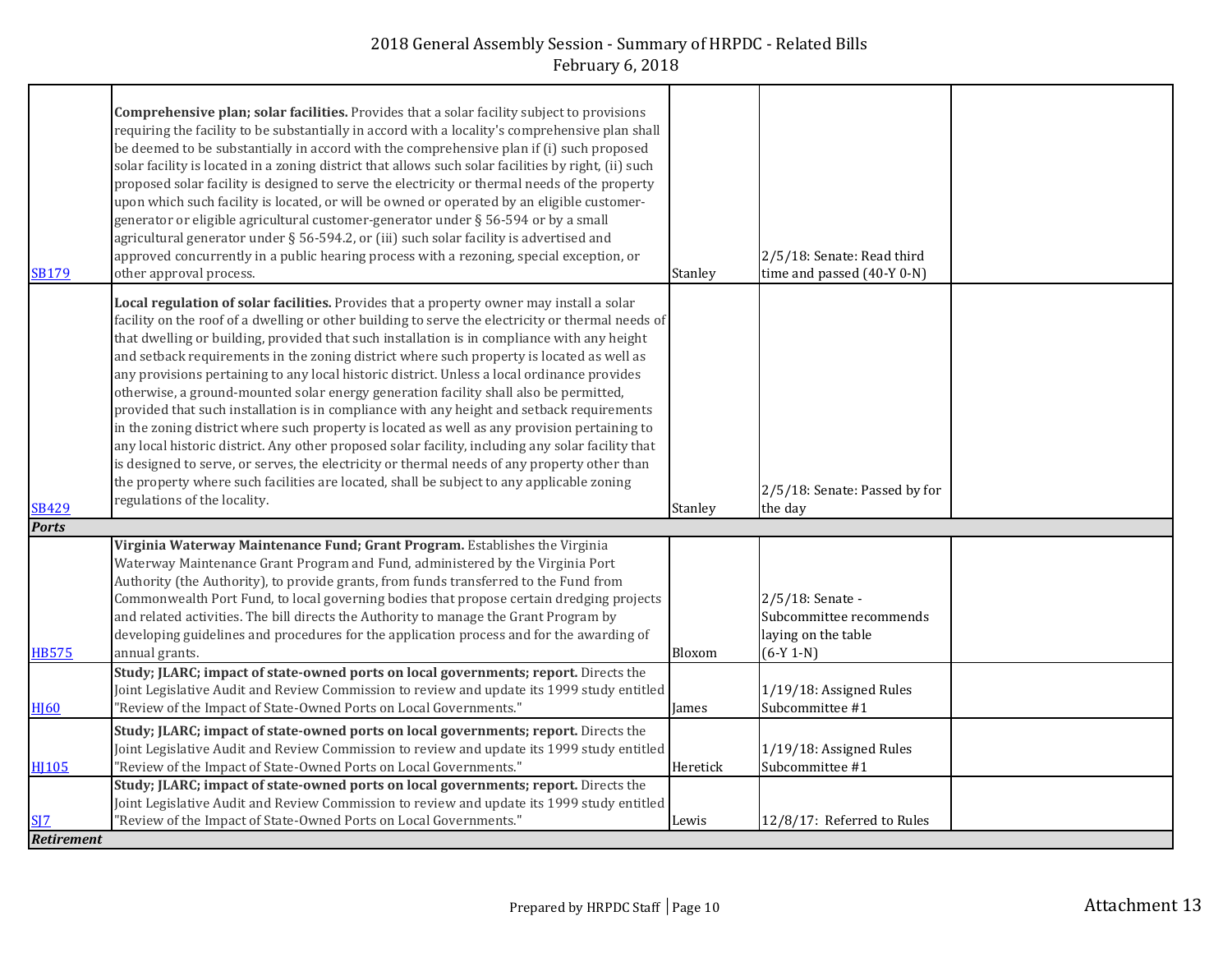| <b>HI103</b><br><b>Taxes</b> | Study; Virginia Retirement System; state-run retirement savings plan for people<br>without employer-provided plans; report. Requests the Virginia Retirement System to<br>study the feasibility and merits of a state-run retirement savings plan for employers and<br>their employees who do not have access to an employer-provided retirement savings plan.                                                                                                                                                                                                                                                                                                                                                                                                                                                                                                                                                                                                                                                                                                                                                                                                                                                                                                                                                                                                                                                                          | Torian                                           | 2/1/18: House -<br>Subcommittee recommends<br>reporting with substitute<br>$(7-Y 0-N)$ | $2/6/18$ : On agenda |
|------------------------------|-----------------------------------------------------------------------------------------------------------------------------------------------------------------------------------------------------------------------------------------------------------------------------------------------------------------------------------------------------------------------------------------------------------------------------------------------------------------------------------------------------------------------------------------------------------------------------------------------------------------------------------------------------------------------------------------------------------------------------------------------------------------------------------------------------------------------------------------------------------------------------------------------------------------------------------------------------------------------------------------------------------------------------------------------------------------------------------------------------------------------------------------------------------------------------------------------------------------------------------------------------------------------------------------------------------------------------------------------------------------------------------------------------------------------------------------|--------------------------------------------------|----------------------------------------------------------------------------------------|----------------------|
| <b>HB668</b>                 | <b>Transportation funding in certain areas of the Commonwealth; price floor.</b> Establishes<br>a floor on the 2.1 percent sales tax imposed on motor vehicle fuels sold in Northern Virginia<br>and Hampton Roads. The average wholesale price of gasoline, as determined by the<br>Commissioner of the Department of Motor Vehicles, on July 1, 2018, shall be the initial floor.<br>If the average wholesale price rises in future determinations, the new higher average will<br>become the floor, until such time as the average wholesale price of gasoline is determined to<br>be equal to or greater than the average wholesale price of gasoline in the Commonwealth on<br>February 20, 2013, which is the date of the floor used for the calculation of the state<br>gasoline tax. After this threshold is met, the average wholesale price used for the calculation<br>of the regional tax will be the same as the average price used to calculate the state tax. The<br>also allocates \$40 million annually from the Priority Transportation Fund, after making any<br>required debt service payments, to each of the Salem highway construction district and the<br>Bristol highway construction district. Of the \$40 million allocated to the Bristol highway<br>construction district, \$30 million each year shall be designated for the construction and<br>completion of U.S. Route 121, the Coalfields Expressway. | Kilgore                                          | 1/9/18: House - Referred to<br>Rules                                                   | $2/6/18$ : On agenda |
| <b>HB699</b>                 | Motor vehicle fuels sales tax in certain transportation districts. Provides that the tax<br>that is imposed on the sales price of motor fuel in Northern Virginia shall be imposed on the<br>regional price of gas, defined and computed as a six-month average price of fuel. The tax<br>shall not be imposed on a regional price that is less that a gallon of gasoline on February 20,<br>2013, nor shall it be imposed a price that is more than \$4 per gallon. The bill also raises the<br>rate of taxation of motor fuel in Northern Virginia from 2.1% to 3%. The bill also changes<br>the regional gas tax in Hampton Roads from a percentage to a cents-per-gallon tax that<br>decreases as the price of gas increases. The regional gas tax in Hampton Roads would have a Fairfax<br>floor of \$0.05 per gallon and a ceiling of \$0.14 per gallon and would be determined on the<br>basis of the average wholesale price of unleaded regular gasoline.                                                                                                                                                                                                                                                                                                                                                                                                                                                                      | Levine<br>*Arlington/<br>Counties;<br>Alexandria | 1/9/18: Referred to Rules                                                              | $2/6/18$ : On agenda |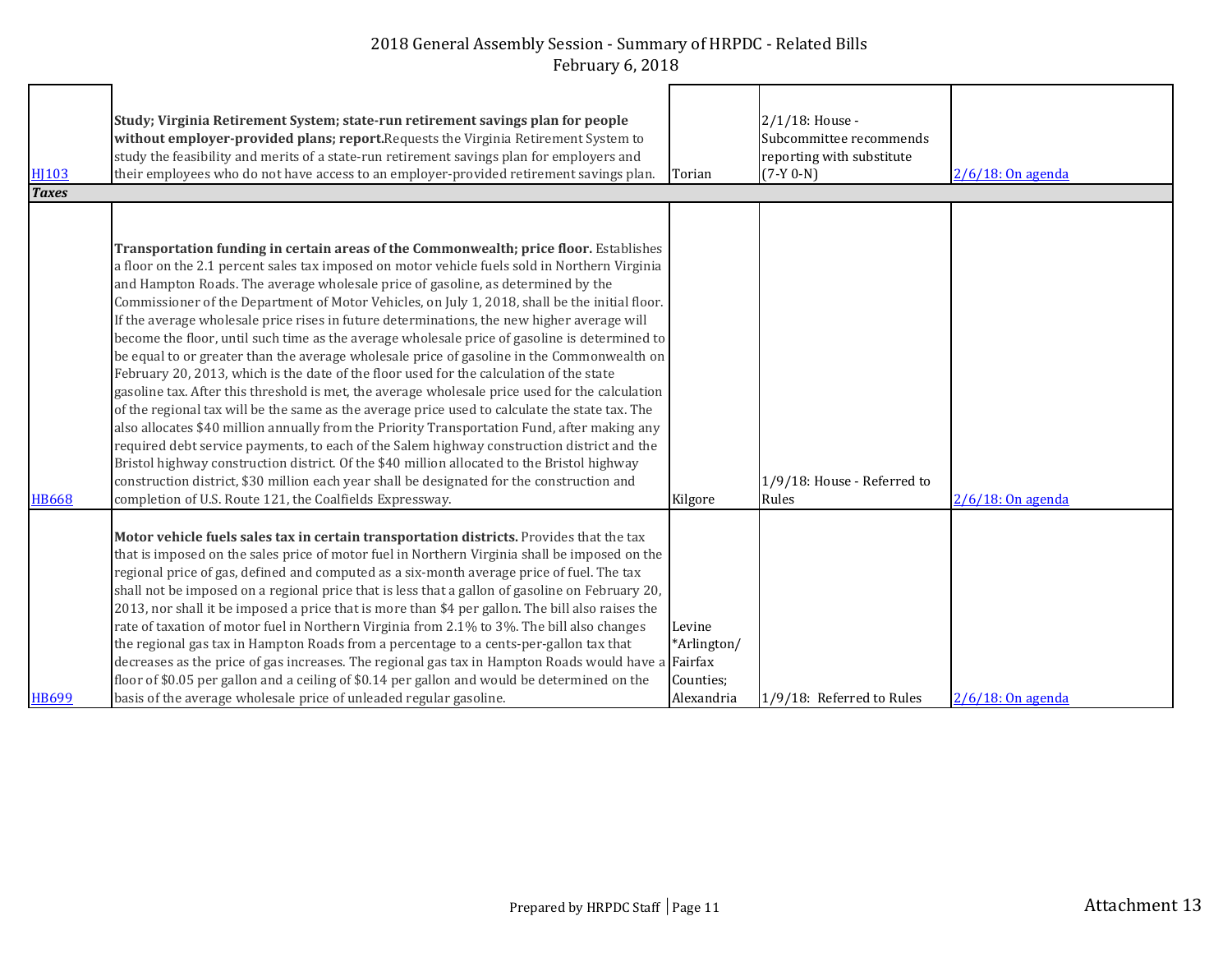|               | Motor vehicle fuels sales tax in certain areas of the Commonwealth; price                                                                         |                   |                                                 |                      |
|---------------|---------------------------------------------------------------------------------------------------------------------------------------------------|-------------------|-------------------------------------------------|----------------------|
|               | floor. Establishes a floor on the 2.1 percent sales tax imposed on motor vehicle fuels sold in                                                    |                   |                                                 |                      |
|               | Northern Virginia and Hampton Roads. The average wholesale price of gasoline, as                                                                  |                   |                                                 |                      |
|               | determined by the Commissioner of the Department of Motor Vehicles, on July 1, 2018, shall                                                        |                   |                                                 |                      |
|               | be the initial floor. If the average wholesale price rises in future determinations, the new                                                      |                   |                                                 |                      |
|               | higher average will become the floor, until such time as the average wholesale price of                                                           |                   |                                                 |                      |
|               | gasoline is determined to be equal to or greater than the average wholesale price of gasoline                                                     |                   |                                                 |                      |
|               | in the Commonwealth on February 20, 2013, which is the date of the floor used for the                                                             |                   |                                                 |                      |
|               | calculation of the state gasoline tax. After this threshold is met, the average wholesale price                                                   |                   |                                                 |                      |
|               | used for the calculation of the regional tax will be the same as the average price used to                                                        |                   |                                                 |                      |
| <b>HB768</b>  | calculate the state tax.                                                                                                                          | Jones             | 1/9/18: Referred to Rules                       | 2/6/18: On agenda    |
|               | Motor vehicle fuels sales tax in certain areas of the Commonwealth; price                                                                         |                   |                                                 |                      |
|               | floor. Establishes a floor on the 2.1 percent sales tax imposed on motor vehicle fuels sold in                                                    |                   |                                                 |                      |
|               |                                                                                                                                                   |                   |                                                 |                      |
|               | Northern Virginia and Hampton Roads by requiring that the average wholesale price upon                                                            |                   |                                                 |                      |
|               | which the tax is based be no less than the statewide average wholesale price on February                                                          |                   |                                                 |                      |
| <b>HB917</b>  | 20, 2013.                                                                                                                                         | Stolle            | 1/9/18: Referred to Rules                       | $2/6/18$ : On agenda |
|               | Motor vehicle fuels sales tax in certain areas of the Commonwealth; price                                                                         |                   |                                                 |                      |
|               | floor. Establishes a floor on the 2.1 percent sales tax imposed on motor vehicle fuels sold in                                                    |                   |                                                 |                      |
|               | Northern Virginia and Hampton Roads by requiring that the average wholesale price upon                                                            | Guzman            |                                                 |                      |
|               | which the tax is based be no less than the statewide average wholesale price on February                                                          | *Fauquier/        |                                                 |                      |
| <b>HB970</b>  | 20, 2013.                                                                                                                                         | PW County         | 1/9/18: Referred to Rules                       | $2/6/18$ : On agenda |
|               | Motor vehicle fuels sales tax; price floor. Provides that the 2.1% tax that is imposed on                                                         |                   |                                                 |                      |
|               | the sales price of motor fuel in Northern Virginia and Hampton Roads shall be imposed on                                                          |                   |                                                 |                      |
|               | the regional price of gas, defined and computed as the six-month average price of fuel, for                                                       |                   |                                                 |                      |
|               |                                                                                                                                                   | Filler-Corn       |                                                 |                      |
|               | each region. The regional price used to calculate the tax shall not be less than the average                                                      | *Fairfax          |                                                 |                      |
| <b>HB1083</b> | statewide price of a gallon of unleaded regular gasoline on February 20, 2013.                                                                    | County            | 1/10/18: Referred to Rules                      | 2/6/18: On agenda    |
|               | Motor vehicle fuels sales tax in certain areas of the Commonwealth; price                                                                         |                   |                                                 |                      |
|               | floor. Establishes a floor on the 2.1 percent sales tax imposed on motor vehicle fuels sold in                                                    |                   |                                                 |                      |
|               | Northern Virginia and Hampton Roads. The average wholesale price of gasoline, as                                                                  |                   |                                                 |                      |
|               | determined by the Commissioner of the Department of Motor Vehicles, on July 1, 2018, shall                                                        |                   |                                                 |                      |
|               | be the initial floor. If the average wholesale price rises in future determinations, the new                                                      |                   |                                                 |                      |
|               | higher average will become the floor, until such time as the average wholesale price of                                                           |                   |                                                 |                      |
|               | gasoline is determined to be equal to or greater than the average wholesale price of gasoline                                                     |                   |                                                 |                      |
|               | in the Commonwealth on February 20, 2013, which is the date of the floor used for the                                                             |                   |                                                 |                      |
|               | calculation of the state gasoline tax. After this threshold is met, the average wholesale price                                                   |                   |                                                 |                      |
|               | used for the calculation of the regional tax will be the same as the average price used to                                                        |                   |                                                 |                      |
|               |                                                                                                                                                   |                   |                                                 |                      |
|               |                                                                                                                                                   |                   |                                                 |                      |
| <b>HB1352</b> | calculate the state tax.                                                                                                                          | Thomas            | 1/11/18: Referred to Rules                      | $2/6/18$ : On agenda |
|               | Motor vehicle fuels sales tax in certain transportation districts; price floor. Establishes                                                       | Petersen          |                                                 |                      |
|               | a floor on the 2.1 percent tax imposed on motor vehicle fuels sold in Northern Virginia by                                                        | *Fairfax,         |                                                 |                      |
| <b>SB140</b>  | requiring that the average wholesale price upon which the tax is based be no less than the<br>statewide average sales price on February 20, 2013. | Fairfax<br>County | 12/27/17: Referred to Finance 2/6/18: On docket |                      |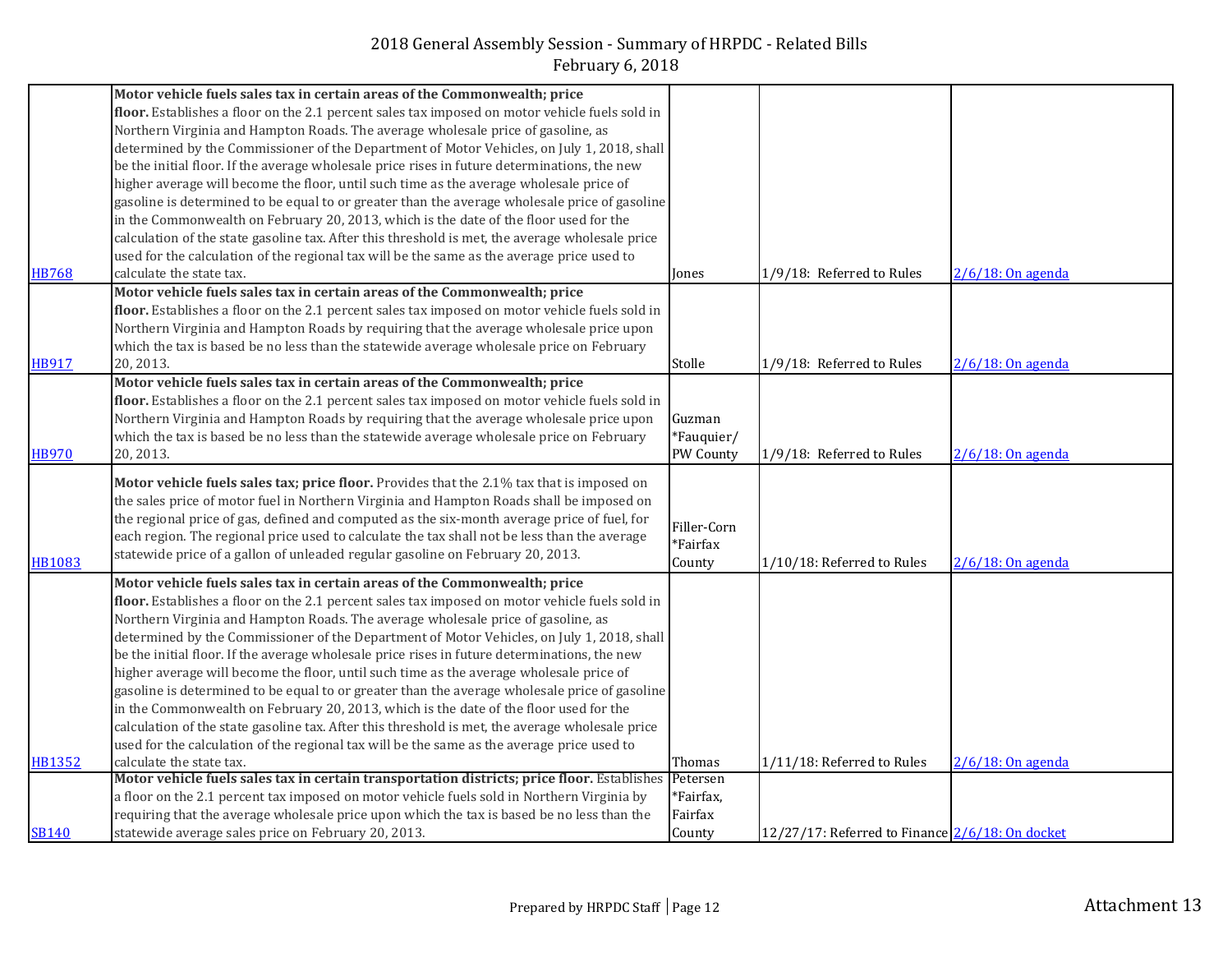|                        | Motor vehicle fuels sales tax in certain areas of the Commonwealth; price                       |               |                              |                   |
|------------------------|-------------------------------------------------------------------------------------------------|---------------|------------------------------|-------------------|
|                        | floor. Establishes a floor on the 2.1 percent sales tax imposed on motor vehicle fuels sold in  | Barker        |                              |                   |
|                        | Northern Virginia and Hampton Roads by requiring that the average wholesale price upon          | *Fairfax, PW  |                              |                   |
|                        | which the tax is based be no less than the statewide average wholesale price on February        | Counties;     |                              |                   |
| <b>SB393</b>           | 20, 2013.                                                                                       | Alexandria    | 1/9/18: Referred to Finance  |                   |
|                        | Motor vehicle fuels sales tax in certain areas of the Commonwealth; price                       |               |                              |                   |
|                        | floor. Establishes a floor on the 2.1 percent sales tax imposed on motor vehicle fuels sold in  |               |                              |                   |
|                        | Northern Virginia and Hampton Roads by requiring that the average wholesale price upon          |               |                              |                   |
|                        | which the tax is based be no less than the statewide average wholesale price on February        |               |                              |                   |
| <b>SB896</b>           | 20, 2013.                                                                                       | Wagner        | 1/19/18: Referred to Finance | 2/6/18: On docket |
| <b>Water Resources</b> |                                                                                                 |               |                              |                   |
|                        | Cluster development; open space; stormwater management area. Allows a locality to               |               |                              |                   |
|                        | prohibit a stormwater management area from being located in an "open space" or                  |               |                              |                   |
|                        | "conservation area" established as part of a cluster development. Current law bars localities   |               | 1/16/18: Assigned CC&T       |                   |
| <b>HB341</b>           | from enacting such a prohibition.                                                               | Thomas        | Subcommittee #2              |                   |
|                        | Virginia Water Protection Permit; exception for stormwater management facility on               |               |                              |                   |
|                        | dry land. Exempts from the requirement to obtain a Virginia Water Protection Permit an          |               | 2/5/18: House - Engrossed as |                   |
| <b>HB377</b>           | impact to a stormwater management facility on dry land.                                         | <b>Bulova</b> | amended                      |                   |
|                        | Stormwater Local Assistance Fund; grants; administrative costs. Authorizes the                  |               |                              |                   |
|                        | recipient of a grant from the Stormwater Local Assistance Fund to use a portion of the grant    |               | 1/30/18: House -             |                   |
|                        | funds to pay for reasonable administrative costs. The bill also allows a grant recipient to     |               | Subcommittee recommends      |                   |
|                        | count the fair market value of administrative services as an in-kind match for as much as       |               | passing by indefinitely      |                   |
| <b>HB493</b>           | half of the amount of any matching funds required.                                              | Hodges        | $(7-Y 1-N)$                  |                   |
|                        |                                                                                                 |               |                              |                   |
|                        | Local enforcement of industrial waste permits. Authorizes any locality that owns or             |               |                              |                   |
|                        | operates a permitted municipal separate storm sewer system (MS4) to adopt and                   |               |                              |                   |
|                        | administer an industrial and high-risk runoff program. The bill limits the ability of the State |               |                              |                   |
|                        | Water Control Board (the Board), unless it is required to do so by federal law, to impose       |               |                              |                   |
|                        | certain regulatory conditions on any locality that administers such a program, and it           |               |                              |                   |
|                        | prohibits the Board from modifying existing MS4 permits to avoid such limitation. The bill      |               |                              |                   |
|                        | authorizes the Board to require a locality to report an industrial or commercial facility if it |               | 2/5/18: House - Engrossed -  |                   |
| <b>HB925</b>           | becomes aware of a violation of an industrial stormwater management requirement.                | <b>Bulova</b> | committee substitute         |                   |
|                        | Regulation of stormwater; airports. Provides that localities shall provide for full waivers     |               | 1/9/18: Referred to ACNR     |                   |
| <b>HB1004</b>          | of certain stormwater charges for public use airport runways and taxiways.                      | <b>Byron</b>  | Subcommittee #3              |                   |
|                        | Virginia Water Supply Revolving Fund; loans for regional projects; priority in Eastern          |               |                              |                   |
|                        | Virginia for alternative water source projects. Directs the Board of Health, when making        |               |                              |                   |
|                        | loans, loan subsidies, or grants for regional water projects in the Eastern Virginia            |               |                              |                   |
|                        | Groundwater Management Area, to give additional priority to projects related to the             |               |                              |                   |
|                        | development of water sources to serve as alternatives to the withdrawal of groundwater          |               | 2/5/18: House - Engrossed -  |                   |
| <b>HB1035</b>          | from the coastal plain aquifer.                                                                 | Hodges        | committee substitute         |                   |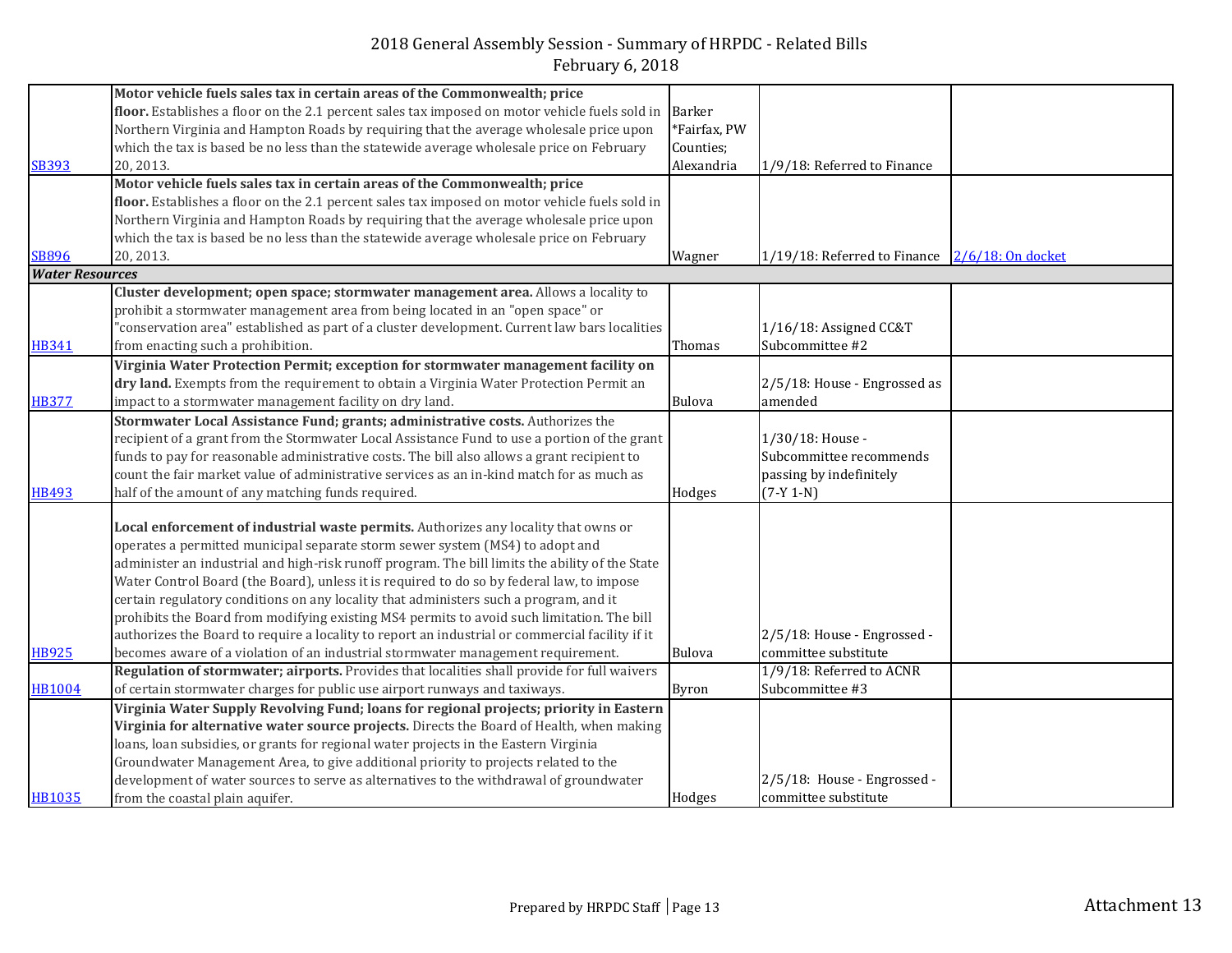|               | Eastern Virginia groundwater management; annual forum; trading work                           |        |                               |  |
|---------------|-----------------------------------------------------------------------------------------------|--------|-------------------------------|--|
|               | group. Directs the Department of Environmental Quality (the Department) to convene an         |        |                               |  |
|               | annual public forum focused on the state of water resources in the Eastern Virginia           |        |                               |  |
|               | Groundwater Management Area. The bill also directs the Department to convene a work           |        |                               |  |
|               | group to assist the Department in carrying out the 2017 recommendation of the Eastern         |        |                               |  |
|               | Virginia Groundwater Management Advisory Committee that an aquifer storage and                |        |                               |  |
|               | recovery banking system be developed. The work group shall report its recommendations         |        | 1/29/18: Assigned ACNR        |  |
| HB1036        | no later than July 1, 2019.                                                                   | Hodges | Subcommittee #3               |  |
|               | Virginia Resources Authority; dredging projects. Includes within the definition of the        |        |                               |  |
|               | term "project" any dredging program or project undertaken to benefit the economic and         |        | 2/5/18: Engrossed as          |  |
| <b>HB1091</b> | community development goals of a local government.                                            | Hodges | amended                       |  |
|               |                                                                                               |        |                               |  |
|               |                                                                                               |        | 2/2/18: House - VOTE -        |  |
|               | Tax increment financing; dredging projects. Specifies that dredging projects are              |        | PASSAGE (97-Y 0-N 1-A)        |  |
|               | development projects eligible for tax increment financing.                                    |        | 2/5/18: Senate - Referred to  |  |
| <b>HB1092</b> |                                                                                               | Hodges | Finance                       |  |
|               | Chesapeake Bay Preservation Areas; regulations; local permit to raise land. Directs the       |        |                               |  |
|               | State Water Control Board to adopt regulations to establish criteria for use by local         |        |                               |  |
|               | governments in granting, denying, or modifying a request by any landowner within a            |        |                               |  |
|               | Chesapeake Bay Preservation Area to raise the base elevation of his land for the purpose of   |        | 1/29/18: Assigned ACNR        |  |
| <b>HB1094</b> | mitigating the effects of flooding.                                                           | Hodges | Subcommittee #3               |  |
|               |                                                                                               |        |                               |  |
|               | Chesapeake Bay public water access authorities; regional dredging. Authorizes the             |        |                               |  |
|               | Middle Peninsula Chesapeake Bay Public Access Authority and the Northern Neck                 |        |                               |  |
|               | Chesapeake Bay Public Access Authority to undertake dredging projects and authorizes          |        | 1/25/18: House - VOTE:        |  |
|               | those public access authorities and the Eastern Shore Water Access Authority, which           |        | PASSAGE (97-Y 0-N 1-A)        |  |
|               | currently is empowered to undertake dredging projects, to work together in any                |        | 1/26/18: Senate - Referred to |  |
| HB1095        | combination to undertake dredging projects in any of their jurisdictions.                     | Hodges | Local Government              |  |
|               | Dredged material siting; fast-track permitting program. Directs the Department of             |        |                               |  |
|               | Environmental Quality to develop, in cooperation with the Marine Resources Commission         |        |                               |  |
|               | and with technical assistance from the Virginia Institute of Marine Science, a fast-track     |        |                               |  |
|               | regulatory permitting program for the selection and use of appropriate sites for the disposal |        |                               |  |
|               | of dredged material. The bill requires the State Water Control Board to enact regulations to  |        | 2/5/18: House - Passed by for |  |
| <b>HB1096</b> | be effective no later than July 1, 2019.                                                      | Hodges | the day                       |  |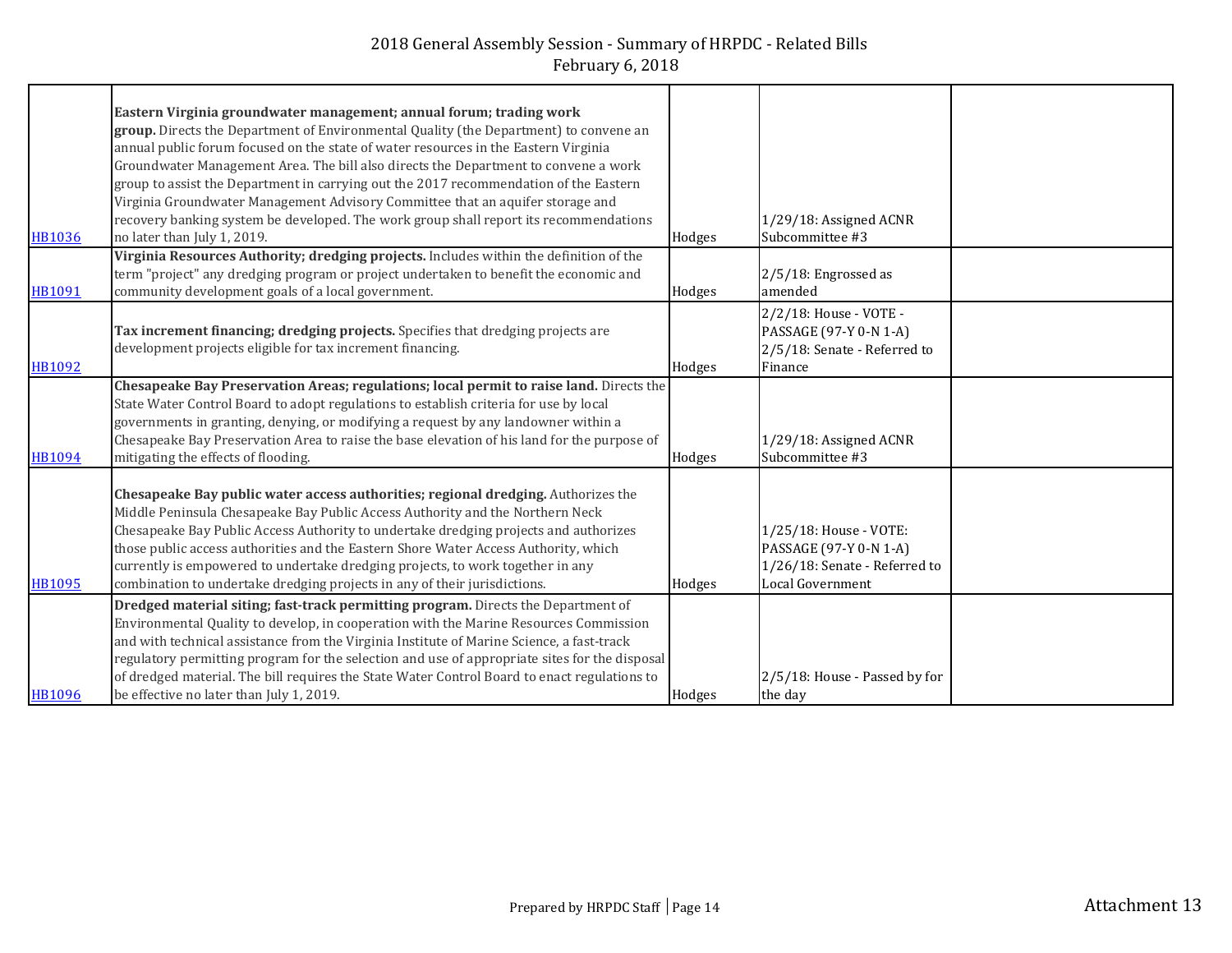|               | Regional water resource planning; State Water Control Board regulations. Directs the             |        |                           |  |
|---------------|--------------------------------------------------------------------------------------------------|--------|---------------------------|--|
|               | State Water Control Board (the Board) to predict the risk that each locality and region in the   |        |                           |  |
|               | Commonwealth will experience water supply shortfalls, to encourage the development of            |        |                           |  |
|               | cross-jurisdictional water supply projects, and to adopt regulations designating regional        |        |                           |  |
|               | planning areas based primarily on river basin. Each locality in a particular regional planning   |        |                           |  |
|               | area shall participate in cross-jurisdictional, coordinated water resource planning, and all     |        |                           |  |
|               | localities in each area shall together develop and submit a single regional water supply plan.   |        |                           |  |
|               | The bill directs the Department of Environmental Quality (the Department) to facilitate the      |        |                           |  |
|               | creation of the regional water plans by ensuring sufficient coordination among localities,       |        |                           |  |
|               | providing planning and other assistance, and ensuring that each regional plan identifies         |        |                           |  |
|               | risks and proposes cost-effective strategies in response. The bill directs that the Board and    |        |                           |  |
|               | the Department prioritize the allocation of funds to localities that sufficiently participate in |        |                           |  |
| <b>HB1185</b> | regional planning. The bill contains technical amendments.                                       | Carr   | 1/10/18: Referred to ACNR |  |
|               |                                                                                                  |        |                           |  |
|               | Stormwater management; rural Tidewater; tiered approach to water quantity                        |        |                           |  |
|               | technical criteria; impervious cover percentage. Allows any rural Tidewater locality, as         |        |                           |  |
|               | defined in the bill, to comply with water quantity technical criteria for certain land-          |        |                           |  |
|               | disturbing activities based on the percentage of impervious cover in the watershed. The bill     |        |                           |  |
|               | provides that any eligible locality electing to use certain control standards shall, by          |        |                           |  |
|               | ordinance, adopt an official map that indicates the percentage of impervious cover in each       |        |                           |  |
|               | watershed within the locality and shall update the map at least annually. The bill allows any    |        |                           |  |
|               | such locality to apply one of the following three standards for managing water quantity to       |        |                           |  |
|               | any new development project: (i) if the site, as indicated on the map, has less than 5.0         |        |                           |  |
|               | percent impervious cover, the standard shall be a particular State Water Control Board           |        |                           |  |
|               | regulation; (ii) if the watershed has 5.0 percent or more but less than 7.5 percent              |        |                           |  |
|               | impervious cover, the standard shall be the one-year, 24-hour release method; and (iii) if       |        |                           |  |
|               | the watershed has 7.5 percent or more impervious cover, the standard shall be the energy         |        |                           |  |
|               | balance method. The bill provides that any project whose construction would cause the            |        |                           |  |
|               | watershed in which it is located to step up to the next higher tier shall be evaluated under     |        |                           |  |
|               | the energy balance method or a more stringent alternative.                                       |        |                           |  |
| HB1307        |                                                                                                  | Hodges | 1/10/18: Referred to ACNR |  |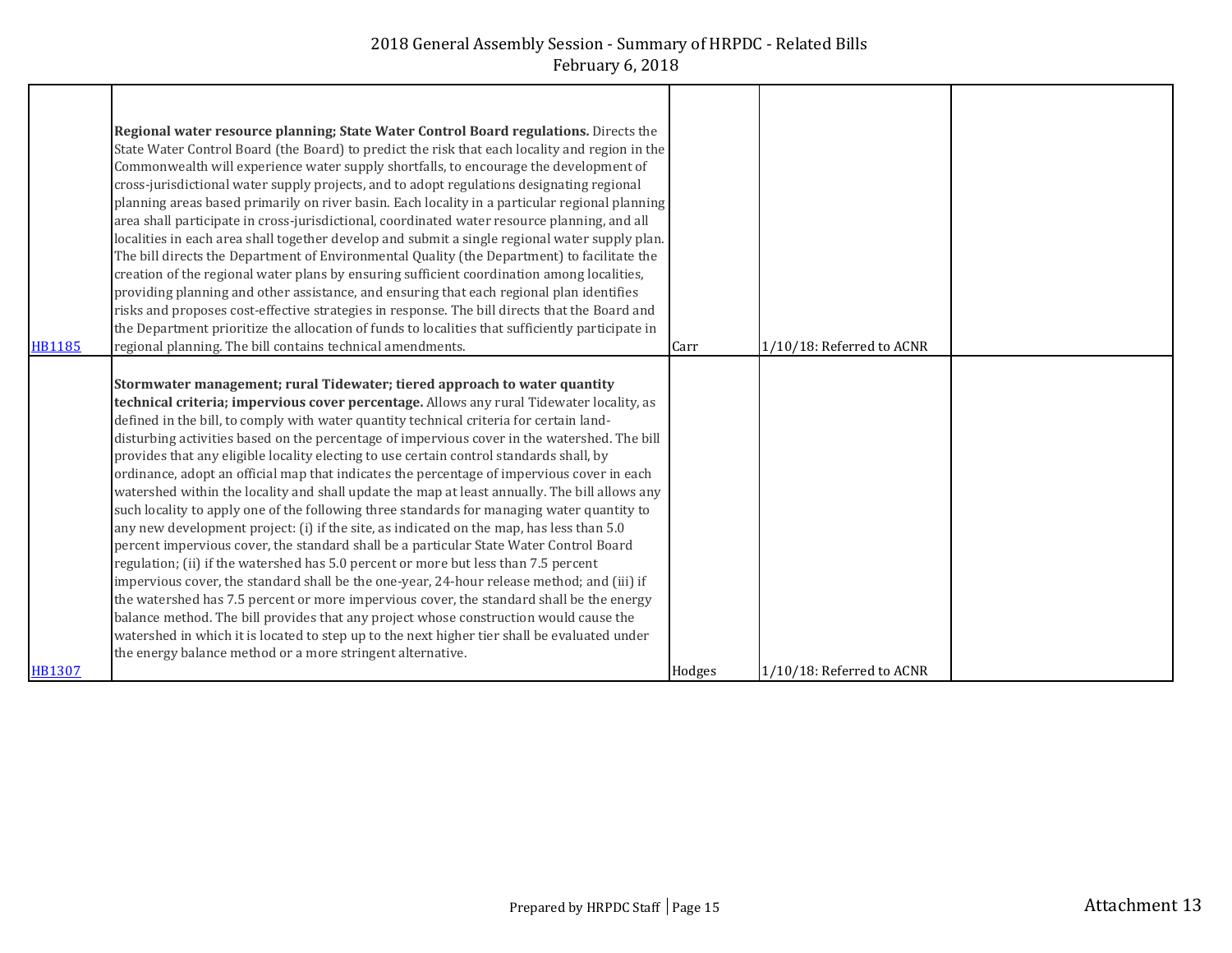| <b>HB1308</b>    | Stormwater; local plan review; acceptance of signed plan in lieu of review. Authorizes<br>any rural Tidewater locality, whether or not it has opted out of administering a stormwater<br>or erosion and sediment control program, to require that a licensed professional retained<br>by the applicant submit a set of plans and supporting calculations for land-disturbing<br>activities that disturb 2,500 square feet or more but less than one acre of land. The bill<br>requires the plans to bear a certification and to be signed and sealed by the professional.<br>The locality is required to accept such plans in satisfaction of the local plan review<br>requirement. The bill also directs the Department of Environmental Quality to examine the<br>possibility of expanding the use of the agreement in lieu of a stormwater management plan,<br>currently authorized for use in the construction of certain single-family residences, to<br>include any nonresidential development site of less than one acre in a rural Tidewater<br>locality. | Hodges     | 2/5/18: House - Engrossed as<br>amended                                   |  |
|------------------|-------------------------------------------------------------------------------------------------------------------------------------------------------------------------------------------------------------------------------------------------------------------------------------------------------------------------------------------------------------------------------------------------------------------------------------------------------------------------------------------------------------------------------------------------------------------------------------------------------------------------------------------------------------------------------------------------------------------------------------------------------------------------------------------------------------------------------------------------------------------------------------------------------------------------------------------------------------------------------------------------------------------------------------------------------------------|------------|---------------------------------------------------------------------------|--|
| <b>HB1566</b>    | Stormwater; local plan review; acceptance of plan by professional engineer in lieu of<br>review. Authorizes any stormwater management program authority or erosion and<br>sediment control program authority, or a locality that has opted out of administering a<br>stormwater or erosion and sediment control program, to require that a licensed<br>professional engineer retained by the applicant submit a set of plans and supporting<br>calculations for land-disturbing activities of greater than one acre in extent. The bill requires<br>the plans to be signed and stamped by the engineer. The program authority or locality is<br>required to accept such plans in satisfaction of the local plan review requirement.                                                                                                                                                                                                                                                                                                                               | Hodges     | 1/31/18: House - Stricken<br>from docket by ACNR<br>$(22-Y 0-N)$          |  |
| <b>H169</b>      | 2016 Virginia's Working Waterfront Master Plan. Supporting the 2016 Virginia's<br>Working Waterfront Master Plan.                                                                                                                                                                                                                                                                                                                                                                                                                                                                                                                                                                                                                                                                                                                                                                                                                                                                                                                                                 | Bloxom     | 1/24/18: Subcommittee<br>recommends striking from the<br>docket (8-Y 0-N) |  |
| H <sub>193</sub> | Study; stormwater best management practices; planting and preservation of trees;<br>report. Directs the Department of Environmental Quality to study whether the planting and<br>preservation of trees shall be certified as a stormwater best management practice and, if so,<br>how much credit shall be awarded.                                                                                                                                                                                                                                                                                                                                                                                                                                                                                                                                                                                                                                                                                                                                               | Lopez      | 2/1/18: Subcommittee<br>recommends striking from the<br>docket (7-Y 0-N)  |  |
| <b>HB1608</b>    | Virginia Water Quality Improvement Fund; publicly owned treatment works; nutrient<br>reduction.                                                                                                                                                                                                                                                                                                                                                                                                                                                                                                                                                                                                                                                                                                                                                                                                                                                                                                                                                                   | Poindexter | 2/2/18: House - Assigned<br><b>ACNR Subcommittee #3</b>                   |  |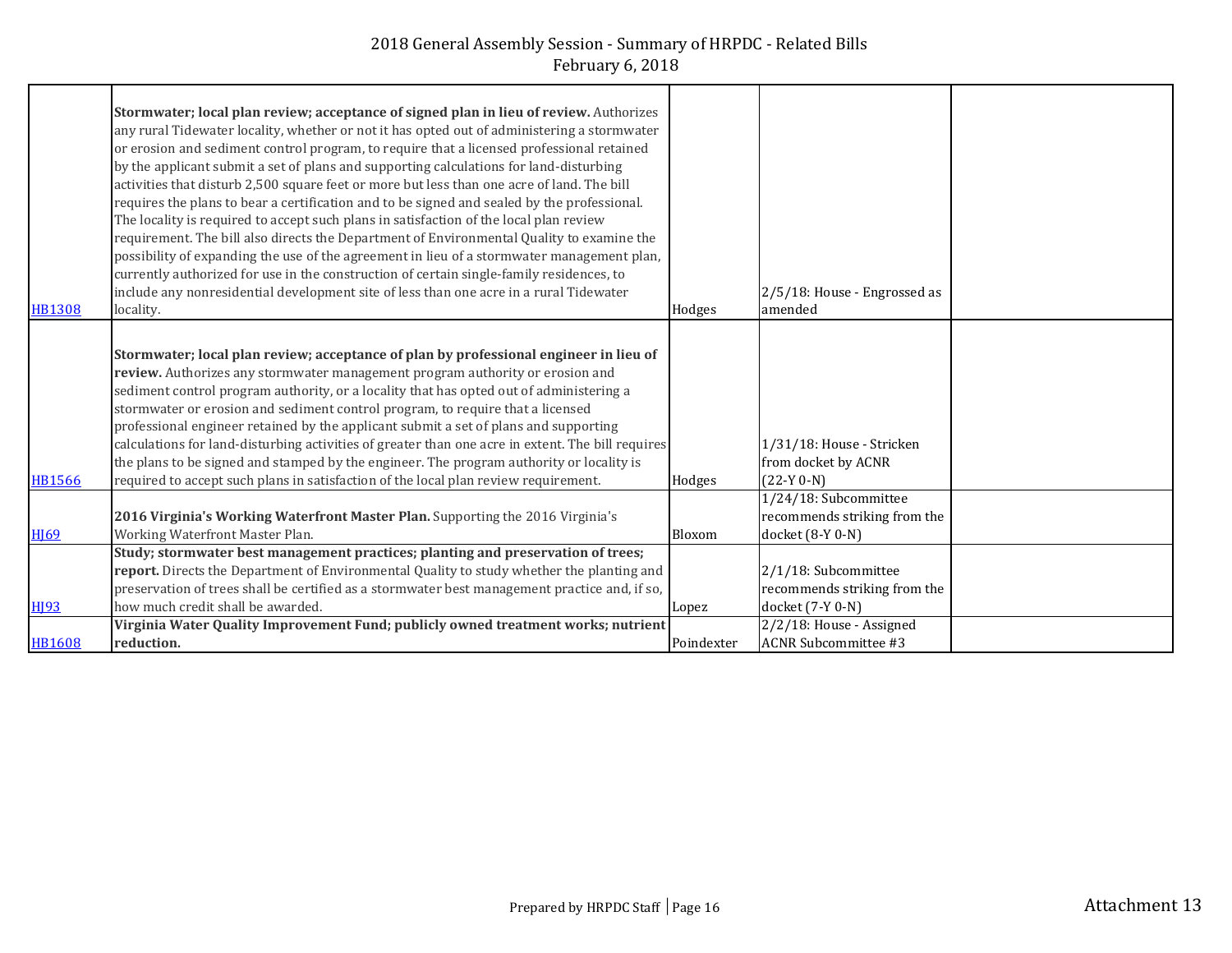|                          | Virginia Water Quality Improvement Fund; publicly owned treatment works; nutrient<br>reduction. Requires the Director of the Department of Environmental Quality to prioritize<br>cost effective technologies to reduce nutrient loads of total phosphorus, total nitrogen, or<br>nitrogen-containing ammonia over other water quality improvement methods in<br>distributing grants from the Virginia Water Quality Improvement Fund subsequent to<br>satisfaction of nutrient reductions of regulations, permits, or the Chesapeake Bay TMDL<br>Watershed Implementation Plan. The bill places certain limitations on grants for<br>technologies to reduce nitrogen-containing ammonia. The bill also requires the Department<br>of Environmental Quality to prepare a preliminary estimate of the amount and timing of<br>Water Quality Improvement Grants required to fund projects to reduce loads of nitrogen-<br>containing ammonia at certain levels based on an estimate of the anticipated range of costs<br>for all publicly owned treatment works if the State Water Control Board were to adopt the<br>2013 Aquatic Life Ambient Water Quality Criteria for Ammonia published by the U.S. |              | 1/17/18: Senate - Read third<br>time and passed (40-Y 0-N)<br>1/23/18: House - Referred to                    |            |
|--------------------------|--------------------------------------------------------------------------------------------------------------------------------------------------------------------------------------------------------------------------------------------------------------------------------------------------------------------------------------------------------------------------------------------------------------------------------------------------------------------------------------------------------------------------------------------------------------------------------------------------------------------------------------------------------------------------------------------------------------------------------------------------------------------------------------------------------------------------------------------------------------------------------------------------------------------------------------------------------------------------------------------------------------------------------------------------------------------------------------------------------------------------------------------------------------------------------------------------------|--------------|---------------------------------------------------------------------------------------------------------------|------------|
| <b>SB340</b>             | Environmental Protection Agency.                                                                                                                                                                                                                                                                                                                                                                                                                                                                                                                                                                                                                                                                                                                                                                                                                                                                                                                                                                                                                                                                                                                                                                       | Peake        | <b>ACNR</b>                                                                                                   |            |
| <b>SB367</b>             | Regulation of stormwater; airports. Allows localities to provide for a partial waiver of<br>service charges for stormwater management to airports for that portion of the property that<br>is used for runways and taxiways.                                                                                                                                                                                                                                                                                                                                                                                                                                                                                                                                                                                                                                                                                                                                                                                                                                                                                                                                                                           | Newman       | 1/30/18: Senate - Continued<br>in 2019 in Local Government<br>$(10-Y 0-N)$                                    |            |
| <b>SB693</b>             | Virginia Waterway Maintenance Fund; Grant Program. Establishes the Virginia<br>Waterway Maintenance Grant Program and Fund, administered by the Virginia Port<br>Authority (the Authority), to provide grants, from funds transferred to the Fund from<br>Commonwealth Port Fund, to local governing bodies that propose certain dredging projects<br>and related activities. The bill directs the Authority to manage the Grant Program by<br>developing guidelines and procedures for the application process and for the awarding of<br>annual grants.                                                                                                                                                                                                                                                                                                                                                                                                                                                                                                                                                                                                                                              | Lewis        | 1/30/18: Senate - Read third<br>time and passed<br>$(39-Y 0-N)$<br>2/5/18: House - Referred to<br><b>ACNR</b> |            |
| <b>SB990</b>             | Stormwater; State Water Control Board; regulations. Authorizes the State Water Control<br>Board (the Board) to adopt stormwater regulations that provide any definitions, equations,<br>or protocols needed to implement the runoff reduction method of demonstrating<br>compliance with water quality technical criteria for certain land-disturbing activities. The<br>bill directs the Board to develop guidance to establish a compliance tool for projects that are<br>subject to the runoff reduction method and the best management practice design<br>specifications needed to implement the water quality technical criteria.                                                                                                                                                                                                                                                                                                                                                                                                                                                                                                                                                                 | DeSteph      | $2/1/18$ : Continued to 2019 in<br><b>ACNR</b> (14-Y 0-N)                                                     |            |
|                          | Working waterfronts in Virginia. Recognizing the importance of working waterfronts in                                                                                                                                                                                                                                                                                                                                                                                                                                                                                                                                                                                                                                                                                                                                                                                                                                                                                                                                                                                                                                                                                                                  |              |                                                                                                               |            |
| <b>SI55</b>              | Virginia.                                                                                                                                                                                                                                                                                                                                                                                                                                                                                                                                                                                                                                                                                                                                                                                                                                                                                                                                                                                                                                                                                                                                                                                              | Lewis        | 1/10/18: Referred to Rules                                                                                    |            |
| <b>Budget Amendments</b> |                                                                                                                                                                                                                                                                                                                                                                                                                                                                                                                                                                                                                                                                                                                                                                                                                                                                                                                                                                                                                                                                                                                                                                                                        |              |                                                                                                               |            |
| Item                     | Explanation                                                                                                                                                                                                                                                                                                                                                                                                                                                                                                                                                                                                                                                                                                                                                                                                                                                                                                                                                                                                                                                                                                                                                                                            | Patron       | First Year/Second Year                                                                                        | Status     |
| <b>Broadband</b>         |                                                                                                                                                                                                                                                                                                                                                                                                                                                                                                                                                                                                                                                                                                                                                                                                                                                                                                                                                                                                                                                                                                                                                                                                        |              |                                                                                                               |            |
| 102 #1h                  | Commonwealth Office of Broadband Deployment. Creates the Office of Broadband<br>Development and Deployment within the Office of the Secretary of Commerce and Trade<br>and increases funding by \$100,000 from the general fund the first year and \$100,000 the<br>second year and one FTE.                                                                                                                                                                                                                                                                                                                                                                                                                                                                                                                                                                                                                                                                                                                                                                                                                                                                                                           | <b>Byron</b> | 2019: \$100,000<br>2020: \$100,000                                                                            | Introduced |
|                          |                                                                                                                                                                                                                                                                                                                                                                                                                                                                                                                                                                                                                                                                                                                                                                                                                                                                                                                                                                                                                                                                                                                                                                                                        |              |                                                                                                               |            |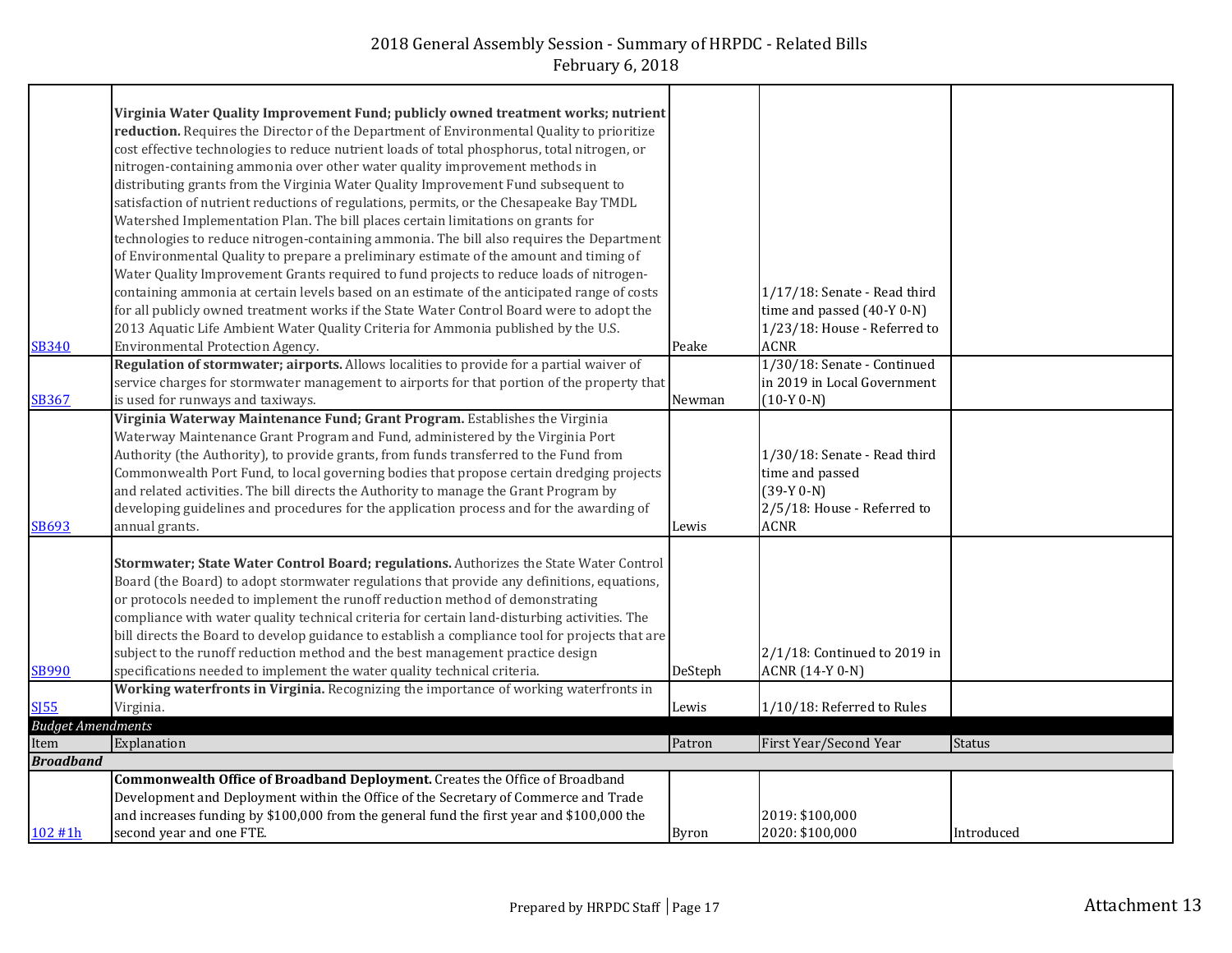|                             | Broadband Study. Provides funding of \$25,000 from the general fund the first year and        |          |                   |            |
|-----------------------------|-----------------------------------------------------------------------------------------------|----------|-------------------|------------|
|                             | \$25,000 from the general fund the second year to conduct a broadband study to be directed    |          |                   |            |
|                             | by the Broadband Advisory Council. This budget amendment is contingent upon passage of        |          | 2019: \$25,000    |            |
| 425 #1h                     | House Joint Resolution 106.                                                                   | Gooditis | 2020: \$25,000    | Introduced |
|                             | <b>Coastal Resiliency/Sea Level Rise</b>                                                      |          |                   |            |
|                             | Dam Safety Fund Balances for Shoreline Resiliency Fund. This amendment redirects              |          |                   |            |
|                             | balances from the Dam Safety Fund totaling \$544,711 from the general fund to the             |          |                   |            |
|                             | Shoreline Resiliency Fund. A companion amendment to Item 3-3.02 eliminates the transfer       |          | 2016-2018         |            |
| $3 - 1.01$ #1h              | to the general fund.                                                                          | Stolle   | Language only     | Introduced |
|                             | Redirect Dam Safety Balances. This amendment strikes language directing the Virginia          |          |                   |            |
|                             | Resources Authority to transfer \$544,711 in balances from the Dam Safety Fund to the         |          |                   |            |
|                             | General Fund. A companion amendment to Item 3-1.01 instead directs those balances to the      |          | 2016-2018         |            |
| $3 - 3.02$ #1h              | Shoreline Resiliency Fund.                                                                    | Stolle   | Language only     | Introduced |
|                             | Creation of Secretary of Coastal Protection and Flooding Adaptation. Implements the           |          |                   |            |
|                             | provisions of House Bill 345, which establishes a new cabinet Secretary of Coastal            |          |                   |            |
|                             | Protection and Flooding Adaptation. The Secretary shall be responsible for economic           |          |                   |            |
|                             | development and job creation associated with the implementation of adaptation strategies.     |          |                   |            |
|                             | The Secretary also shall be the lead in providing direction, ensuring accountability, and     |          |                   |            |
|                             | developing a statewide coastal flooding adaptation strategy. The Secretary, in cooperation    |          |                   |            |
|                             | with the Secretary of Natural Resources, shall identify sources of funding for needed         |          |                   |            |
|                             | implementation of strategies for coastal protection and flooding adaptation. Funding for this |          |                   |            |
|                             | new office shall be transferred from funds available pursuant to a proposal to eliminate the  |          | 2019: \$500,000   |            |
| 361.10 #1h                  | Secretary of Technology.                                                                      | Stolle   | 2020: \$500,000   | Introduced |
|                             | Creation of Secretary of Coastal Protection and Flooding Adaptation. Creates the              |          |                   |            |
|                             | position of Secretary for Coastal Protection and Flooding Adaption within the Office of       |          | 2019: \$500,000   |            |
| 361#1s                      | Natural Resources.                                                                            | Lewis    | 2020: \$500,001   | Introduced |
|                             |                                                                                               |          |                   |            |
|                             | Eliminate Office of the Secretary of Technology. Decreases funding \$500,000 from the         |          |                   |            |
|                             | general fund the first year and \$500,000 from the general fund the second year and           |          |                   |            |
|                             | eliminates the Office of the Secretary of Technology. There is a companion budget             |          |                   |            |
|                             | amendment that redirects the funds and establishes a Secretariat for Coastal Protection and   |          | 2019: (\$562,482) |            |
| 424 #2h                     | Flooding Adaptation and is contingent upon passage of House Bill 345.                         | Stolle   | 2020: (\$562,482) | Introduced |
| <b>Economic Development</b> |                                                                                               |          |                   |            |
|                             | VEDP Business-Ready Sites Program. Increases funding \$1,187,500 from the general fund        |          |                   |            |
|                             | the first year and \$1,187,500 from the general fund the second year for VEDP's Business-     |          |                   |            |
|                             | Ready Sites Program in order to increase the number of development-ready sites across         |          | 2019: \$1,187,500 |            |
| 122 #3h                     | different site archetypes and regional locations.                                             | James    | 2020: \$1,187,500 | Introduced |
|                             | Business Ready Sites. Would provide an additional \$1,187,500 the first year and              |          |                   |            |
|                             | \$1,687,500 the second year from the general fund to the Virginia Economic Development        |          |                   |            |
|                             | Partnership for the Business Ready Sites Program. The additional appropriation would          |          |                   |            |
|                             | increase funding for the Business Ready Sites Program from \$562,500 to \$1,750,000 the       |          | 2019: \$1,187,500 |            |
| 122 #2s                     | first year and \$2,250,000 the second year.                                                   | Hanger   | 2020: \$1,187,501 | Introduced |
| <b>Education</b>            |                                                                                               |          |                   |            |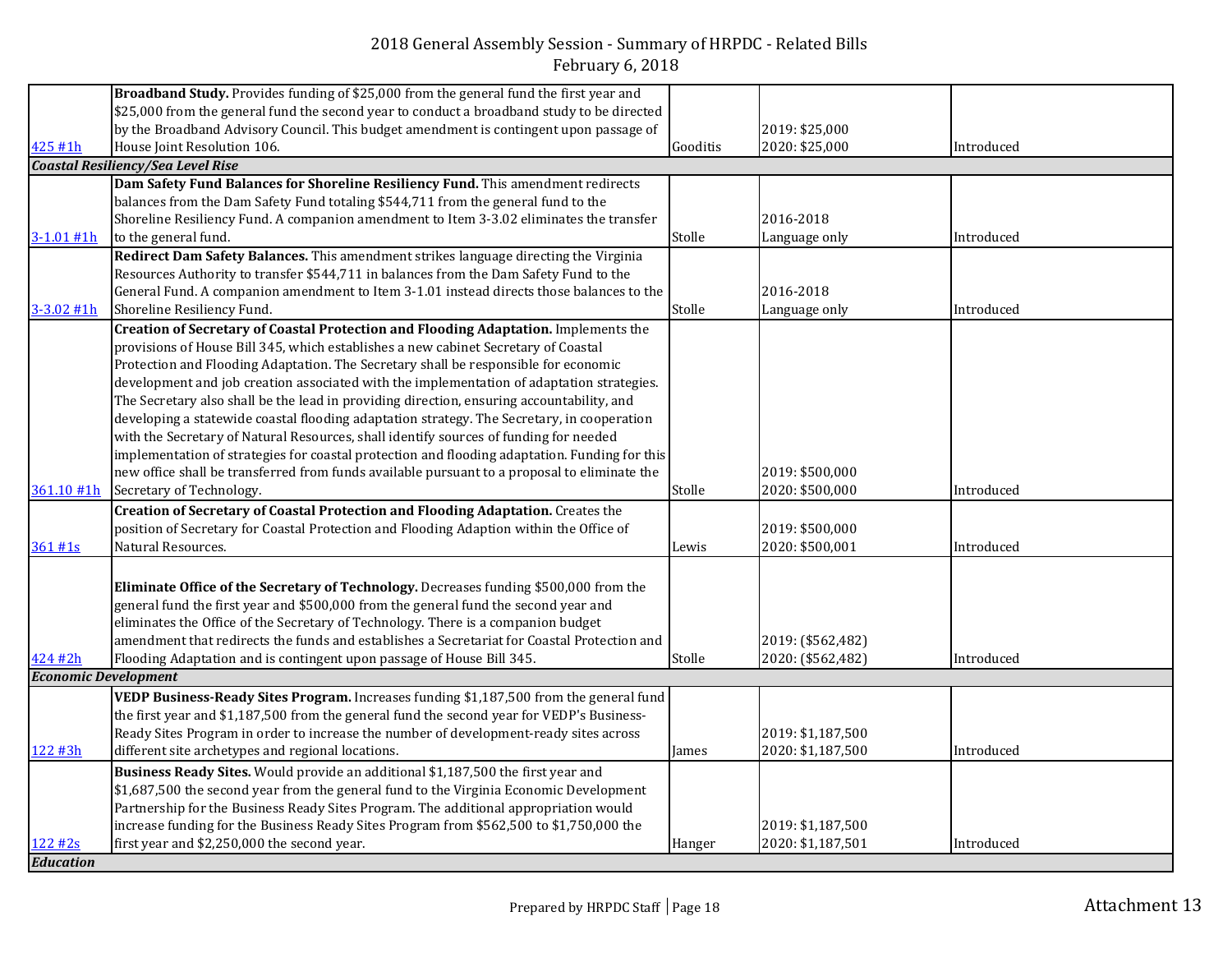|                | JLARC Study Cost of Education. Provides \$50,000 from the general fund in the first year       |                    |                   |            |
|----------------|------------------------------------------------------------------------------------------------|--------------------|-------------------|------------|
|                |                                                                                                |                    |                   |            |
|                | pursuant to the passage of House Joint 126 of the 2018 session which directs JLARC to study    |                    |                   |            |
|                | the true cost of education for the Commonwealth and make funding recommendations               |                    | 2019: \$50,000    |            |
| 31#1h          | based on their study.                                                                          | <b>Carroll Foy</b> | 2020: \$0         | Introduced |
|                | <b>Emergency Management</b>                                                                    |                    |                   |            |
|                |                                                                                                |                    |                   |            |
|                | Hurricane and Flood Risk Reduction Authority. Provides \$1.0 million each year from the        |                    |                   |            |
|                | general fund 13 positions to establish the Hurricane and Flood Risk Reduction Authority        |                    |                   |            |
|                | within the Office of the Secretary of Public Safety and Homeland Security in his role as chief |                    |                   |            |
|                | resiliency officer of the Commonwealth, and pursuant to the provisions of House Bill 229,      |                    |                   |            |
|                | which among several changes, establishes the Authority. The amounts included in this           |                    | 2019: \$1,000,000 |            |
| 381 #2h        | amendment are placeholders until a final fiscal impact statement is made available.            | Miyares            | 2020: \$1,000,000 | Introduced |
| <b>Housing</b> |                                                                                                |                    |                   |            |
|                | Housing Trust Fund. Increases funding \$4,500,000 from the general fund the first year and     |                    |                   |            |
|                | \$4,500,000 from the general fund the second year for the Virginia Housing Trust Fund to       |                    |                   |            |
|                | increase available rental housing for people with serious mental illness. This is a            |                    |                   |            |
|                | recommendation of the Joint Subcommittee to Study Mental Health Services in the                |                    | 2019: \$4,500,000 |            |
| 105 #1h        | Commonwealth in the 21st century.                                                              | Watts              | 2020: \$4,500,000 | Introduced |
|                | Housing Trust Fund. Increases funding \$4,500,000 from the general fund the first year and     |                    |                   |            |
|                | \$4,500,000 from the general fund the second year for the Virginia Housing Trust Fund to       |                    |                   |            |
|                |                                                                                                |                    |                   |            |
|                | increase available rental housing for people with serious mental illness. This is a            |                    |                   |            |
|                | recommendation of the Joint Subcommittee to Study Mental Health Services in the                |                    | 2019: \$4,500,000 |            |
| 105#2h         | Commonwealth in the 21st century.                                                              | Peace              | 2020: \$4,500,000 | Introduced |
|                |                                                                                                |                    |                   |            |
|                | Housing Trust Fund. Would increase deposits to the Virginia Housing Trust Fund by \$4.5        |                    |                   |            |
|                | million GF each year, bringing the total to \$10.0 million GF each year. Additional funding    |                    |                   |            |
|                | would help to increase available rental housing with capital investment such that people       |                    |                   |            |
|                | with serious mental illness can access affordable housing through Permanent Supportive         |                    |                   |            |
|                | Housing programs. This is a recommendation of the SJR 47 Joint Subcommittee to Study           |                    | 2019: \$4,500,000 |            |
| 105#1s         | Mental Health Services in the 21st Century.                                                    | Howell             | 2020: \$4,500,000 | Introduced |
|                |                                                                                                |                    |                   |            |
|                | Increase funds for Permanent Supportive Housing. Provides \$1.5 million the first year         |                    |                   |            |
|                | and \$2.9 million the second year from the general fund to expand permanent supportive         |                    |                   |            |
|                | housing for individuals with serious mental illness. This adds to funding contained in the     |                    |                   |            |
|                | introduced budget of \$1.5 million the first year and \$3.0 million the second year from the   |                    | 2019: \$1,500,000 |            |
| 312 #6h        | general fund for permanent supportive housing for this population.                             | Levine             | 2020: \$2,900,000 | Introduced |
| <b>Other</b>   |                                                                                                |                    |                   |            |
|                | ODU - VMASC. Requests additional general fund to support the Virginia Modeling, Analysis,      |                    |                   |            |
|                | and Simulation Center's partnership with the regional shipbuilding and ship repair industry    |                    | 2019: \$1,000,000 |            |
| 178 #1h        | for the Virginia Digital Shipbuilding Workforce Program.                                       | Yancey             | 2020: \$1,000,000 | Introduced |
|                |                                                                                                |                    |                   |            |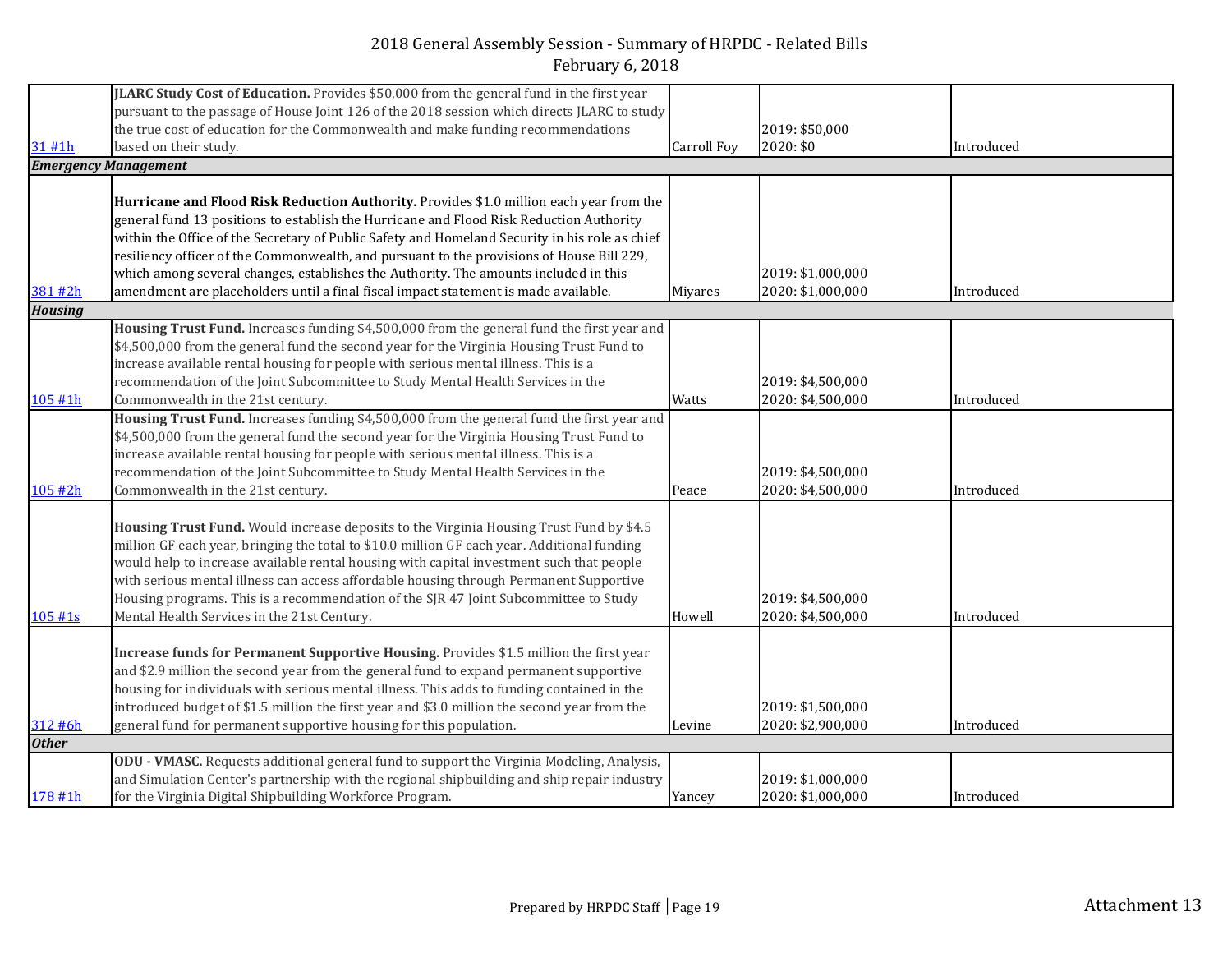| 178 #1s                | ODU - Virginia Digital Shipbuilding Workforce Program Partnership. Provides \$1.0<br>million GF per year to support the Virginia Modeling, Analysis & Simulation Center's<br>(VMASC) partnership with the regional shipbuilding and ship repair industry to stand up<br>the Virginia Digital Shipbuilding Workforce Program (VDSP). VDSP will create an open-<br>source curriculum in digital manufacturing and shipbuilding with specific tracks for<br>engineers, designers, skilled craftsmen, and IT professionals. This funding would<br>supplement curriculum development funds received from GO Virginia and allow the<br>curriculum to be tailored and implemented across more K-12 and higher education partners<br>statewide, assist in lab build-out in multiple locations, and allow for national branding and<br>marketing of Virginia as a leader in digital shipbuilding. | Wagner        | 2019: \$1,000,000<br>2020: \$1,000,000   | Introduced |
|------------------------|------------------------------------------------------------------------------------------------------------------------------------------------------------------------------------------------------------------------------------------------------------------------------------------------------------------------------------------------------------------------------------------------------------------------------------------------------------------------------------------------------------------------------------------------------------------------------------------------------------------------------------------------------------------------------------------------------------------------------------------------------------------------------------------------------------------------------------------------------------------------------------------|---------------|------------------------------------------|------------|
|                        | VPA Review of Barge Services. Directs the Virginia Port Authority to examine current rail                                                                                                                                                                                                                                                                                                                                                                                                                                                                                                                                                                                                                                                                                                                                                                                                |               |                                          |            |
| 460 #1h                | or other resources, and determine whether increasing "short seas" or barge service is<br>feasible.                                                                                                                                                                                                                                                                                                                                                                                                                                                                                                                                                                                                                                                                                                                                                                                       | Hodges        | Language only                            | Introduced |
| <b>Water Resources</b> |                                                                                                                                                                                                                                                                                                                                                                                                                                                                                                                                                                                                                                                                                                                                                                                                                                                                                          |               |                                          |            |
| $C-45#1h$              | Stormwater Local Assistance Fund. Requests additional bond authority for the<br>Stormwater Local Assistance Fund.                                                                                                                                                                                                                                                                                                                                                                                                                                                                                                                                                                                                                                                                                                                                                                        | Landes        | 2019: \$25,000<br>2020: \$25,000         | Introduced |
| $C-45#2h$              | Stormwater Local Assistance Fund. Requests additional bond authority for the<br>Stormwater Local Assistance Fund.                                                                                                                                                                                                                                                                                                                                                                                                                                                                                                                                                                                                                                                                                                                                                                        | <b>Bulova</b> | 2019: \$30,000<br>2020: \$0              | Introduced |
| 368 #1h                | Stormwater Local Assistance Fund. Provides \$25.0 million in general fund support for the<br>Stormwater Local Assistance Fund established by the 2013 Acts of Assembly. To date, \$80.0<br>million in cash and bonds have been provided for this purpose.                                                                                                                                                                                                                                                                                                                                                                                                                                                                                                                                                                                                                                | Landes        | 2019: \$25,000,000<br>2020: \$25,000,000 | Introduced |
| $C-45#1s$              | Stormwater Local Assistance Fund. Provides \$50,0 million in bond proceeds in the first<br>year for the Stormwater Local Assistance Fund administered by the Department of<br>Environmental Quality.                                                                                                                                                                                                                                                                                                                                                                                                                                                                                                                                                                                                                                                                                     | Hanger        | 2019: \$50,000,000<br>2020: \$0          | Introduced |
| 362 #7h                | Urban Retrofit Best Management Practices. Provides \$500,000 general fund each year to<br>support the establishment of a statewide Virginia Urban Retrofit Best Management<br>Practices Cost Share program, to be administered by the soil and water conservation<br>districts. This program has been operating as a grant-funded pilot program within the<br>Chesapeake Bay region and to date, \$1.25 million has been allocated in cost share and<br>\$129,000 in technical assistance for the Virginia Cost Share Assistance Program (VCAP)<br>program. Virginia's Phase II Watershed Implementation Plan recognizes the need for<br>urban/residential BMPs to address next phase water quality improvement.                                                                                                                                                                         | Rasoul        | 2019: \$500,000<br>2020: \$500,000       | Introduced |